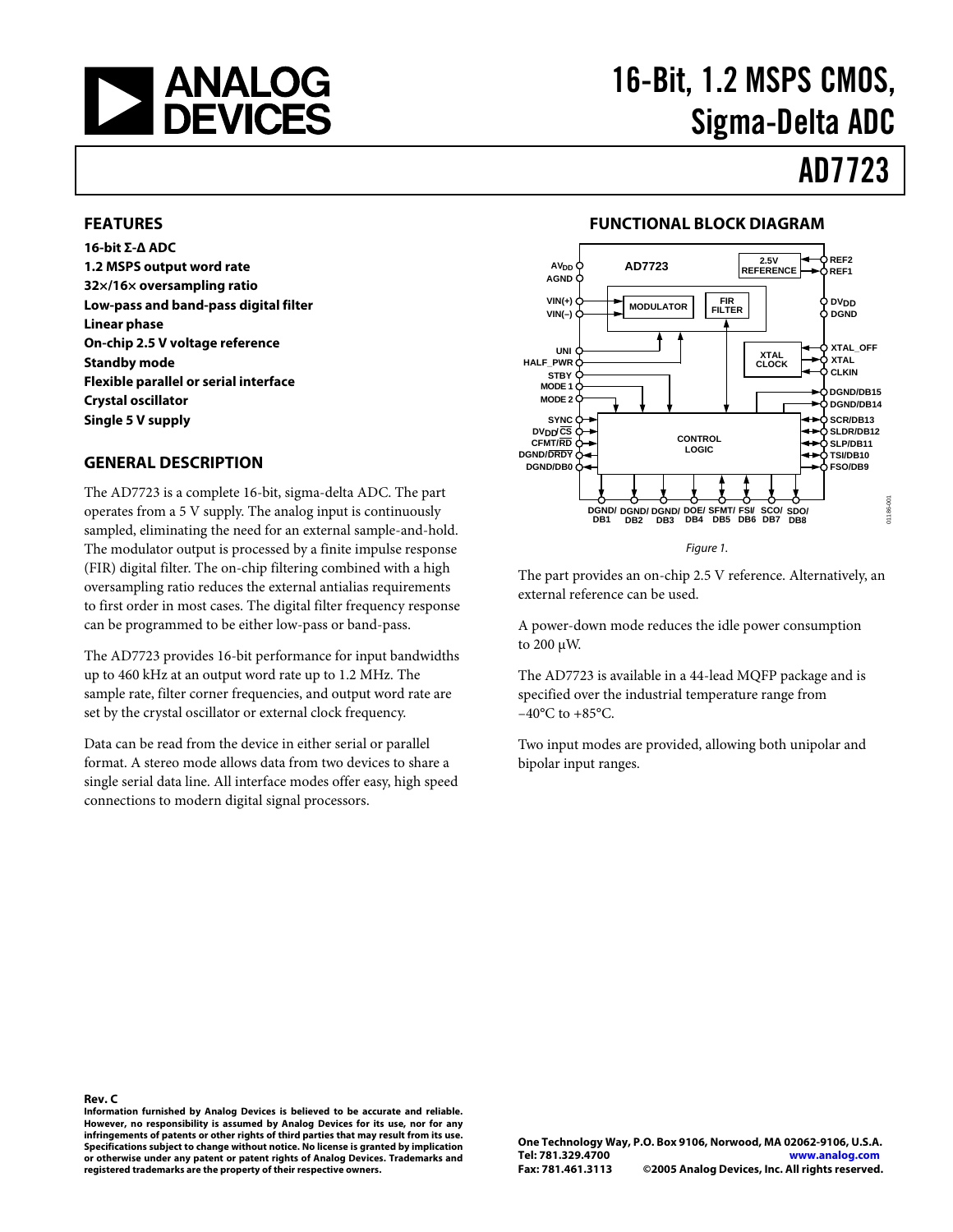## **TABLE OF CONTENTS**

| Pin Configuration And Function Descriptions 11 |
|------------------------------------------------|
|                                                |
|                                                |
|                                                |
|                                                |
|                                                |
|                                                |
|                                                |
|                                                |
|                                                |

#### **REVISION HISTORY**

| $5/05$ —Rev. B to Rev. C  |  |
|---------------------------|--|
|                           |  |
|                           |  |
|                           |  |
|                           |  |
|                           |  |
| $10/03$ —Rev. A to Rev. B |  |
|                           |  |
|                           |  |

#### 9/02-Data Sheet changed from Rev. 0 to Rev. A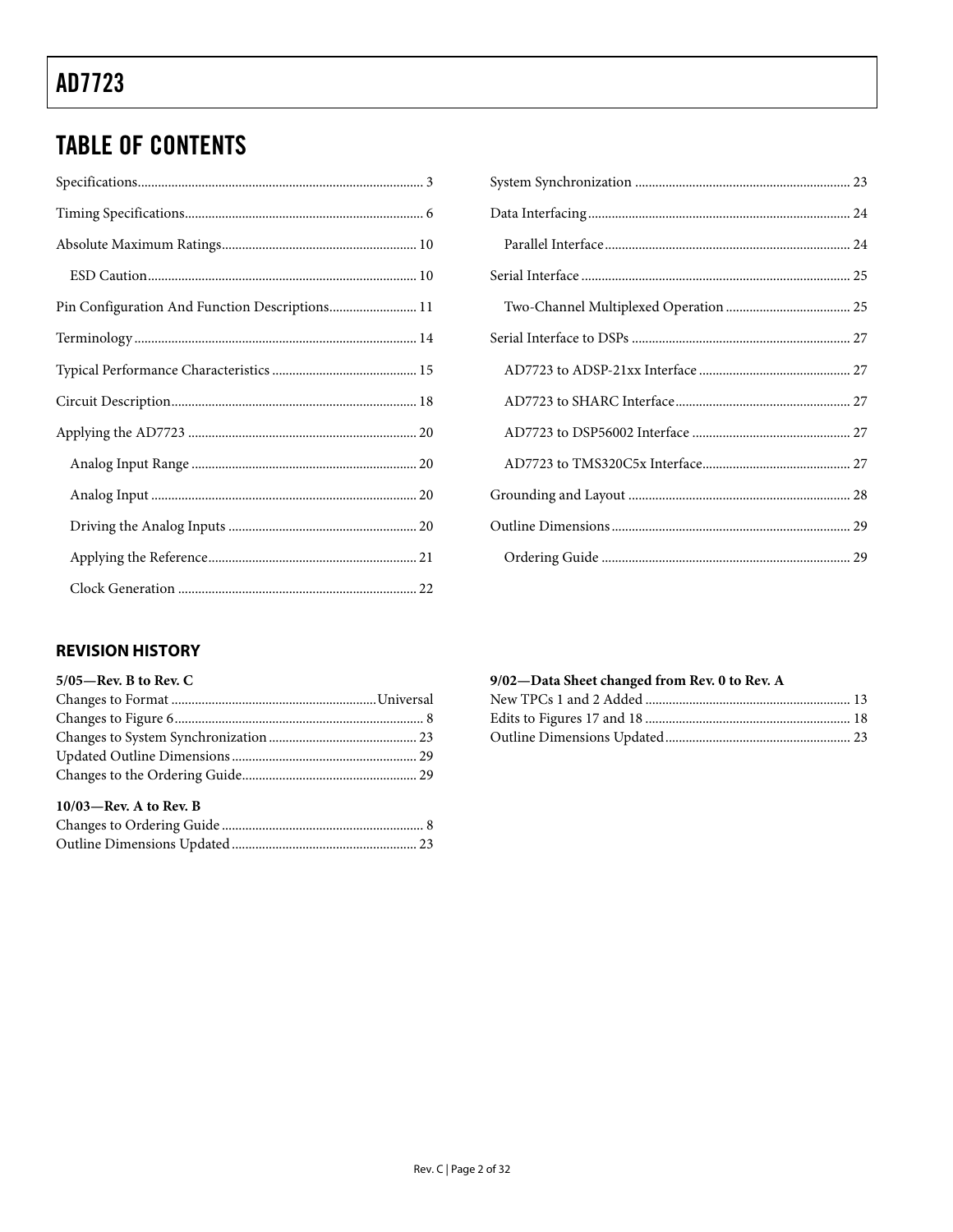### <span id="page-2-0"></span>SPECIFICATIONS<sup>[1](#page-4-1)</sup>

 $AV_{DD} = DV_{DD} = 5 V \pm 5\%$ ; AGND = AGND1 = AGND2 = DGND = 0 V; f<sub>CLKIN</sub> = 19.2 MHz; REF2 = 2.5 V; T<sub>A</sub> = T<sub>MIN</sub> to T<sub>MAX</sub>, unless otherwise noted.

#### **Table 1.**

|                                                   |                                            | <b>B</b> Version |                         |        |             |
|---------------------------------------------------|--------------------------------------------|------------------|-------------------------|--------|-------------|
| <b>Parameter</b>                                  | <b>Test Conditions/Comments</b>            | Min              | <b>Typ</b>              | Max    | <b>Unit</b> |
| DYNAMIC SPECIFICATIONS <sup>2, 3</sup>            | $HALF_PWR = 0 to 1$                        |                  |                         |        |             |
|                                                   | $f_{CLKIN} = 10$ MHz when $HALF_PWR = 1$   |                  |                         |        |             |
| Decimate by 32                                    |                                            |                  |                         |        |             |
| <b>Bipolar Mode</b>                               |                                            |                  |                         |        |             |
| Signal to Noise                                   |                                            |                  |                         |        |             |
| <b>Full Power</b>                                 | 2.5 V reference                            | 87               | 90                      |        | dB          |
|                                                   | 3 V reference                              | 88.5             | 91                      |        | dB          |
| <b>Half Power</b>                                 |                                            | 86.5             | 89                      |        | dB          |
| <b>Total Harmonic Distortion<sup>4</sup></b>      |                                            |                  | $-96$                   | $-90$  | dB          |
| Spurious-Free Dynamic Range <sup>4</sup>          | 2.5 V reference                            |                  |                         | $-92$  | dB          |
|                                                   | 3 V reference                              |                  |                         | $-90$  | dB          |
| Unipolar Mode                                     |                                            |                  |                         |        |             |
| <b>Signal to Noise</b>                            |                                            |                  | 87                      |        | dB          |
| Total Harmonic Distortion <sup>4</sup>            |                                            |                  | $-89$                   |        | dB          |
| Spurious-Free Dynamic Range <sup>4</sup>          |                                            |                  | $-90$                   |        | dB          |
| <b>Band-Pass Filter Mode</b>                      |                                            |                  |                         |        |             |
| <b>Bipolar Mode</b>                               |                                            |                  |                         |        |             |
| <b>Signal to Noise</b>                            |                                            | 76               | 79                      |        | dB          |
| Decimate by 16                                    |                                            |                  |                         |        |             |
| <b>Bipolar Mode</b>                               |                                            |                  |                         |        |             |
| Signal to Noise                                   | Measurement bandwidth = $0.383 \times F_0$ |                  |                         |        |             |
|                                                   | 2.5 V reference                            | 82               | 86                      |        | dB          |
|                                                   | 3 V reference                              | 83               | 87                      |        | dB          |
| <b>Signal to Noise</b>                            | Measurement bandwidth = $0.5 \times F_0$   | 78               | 81.5                    |        | dB          |
| Total Harmonic Distortion <sup>4</sup>            | 2.5 V reference                            |                  |                         | $-88$  | dB          |
| Spurious-Free Dynamic Range <sup>4</sup>          | 3 V reference                              |                  |                         | $-86$  | dB          |
|                                                   | 2.5 V reference                            |                  |                         | $-90$  | dB          |
|                                                   | 3 V reference                              |                  |                         | $-88$  | dB          |
| Unipolar Mode                                     |                                            |                  |                         |        |             |
| <b>Signal to Noise</b>                            | Measurement bandwidth = $0.383 \times F_0$ |                  | 84                      |        | dB          |
| <b>Signal to Noise</b>                            | Measurement bandwidth = $0.5 \times F_0$   |                  | 81                      |        | dB          |
| Total Harmonic Distortion <sup>4</sup>            |                                            |                  | $-89$                   |        | dB          |
| <b>DIGITAL FILTER RESPONSE</b>                    |                                            |                  |                         |        |             |
| Low-Pass Decimate by 32                           |                                            |                  |                         |        |             |
| 0 kHz to f <sub>CLKIN</sub> /83.5                 |                                            |                  |                         | ±0.001 | dB          |
| $f_{CLKIN}/66.9$                                  |                                            | $-3$             |                         |        | dB          |
| $f_{C L KIN}/64$                                  |                                            | $-6$             |                         |        | dB          |
| f <sub>CLKIN</sub> /51.9 to f <sub>CLKIN</sub> /2 |                                            |                  |                         | $-90$  | dB          |
| <b>Group Delay</b>                                |                                            |                  | 1293/2 fCLKIN           |        |             |
| <b>Settling Time</b>                              |                                            |                  | 1293/f <sub>CLKIN</sub> |        |             |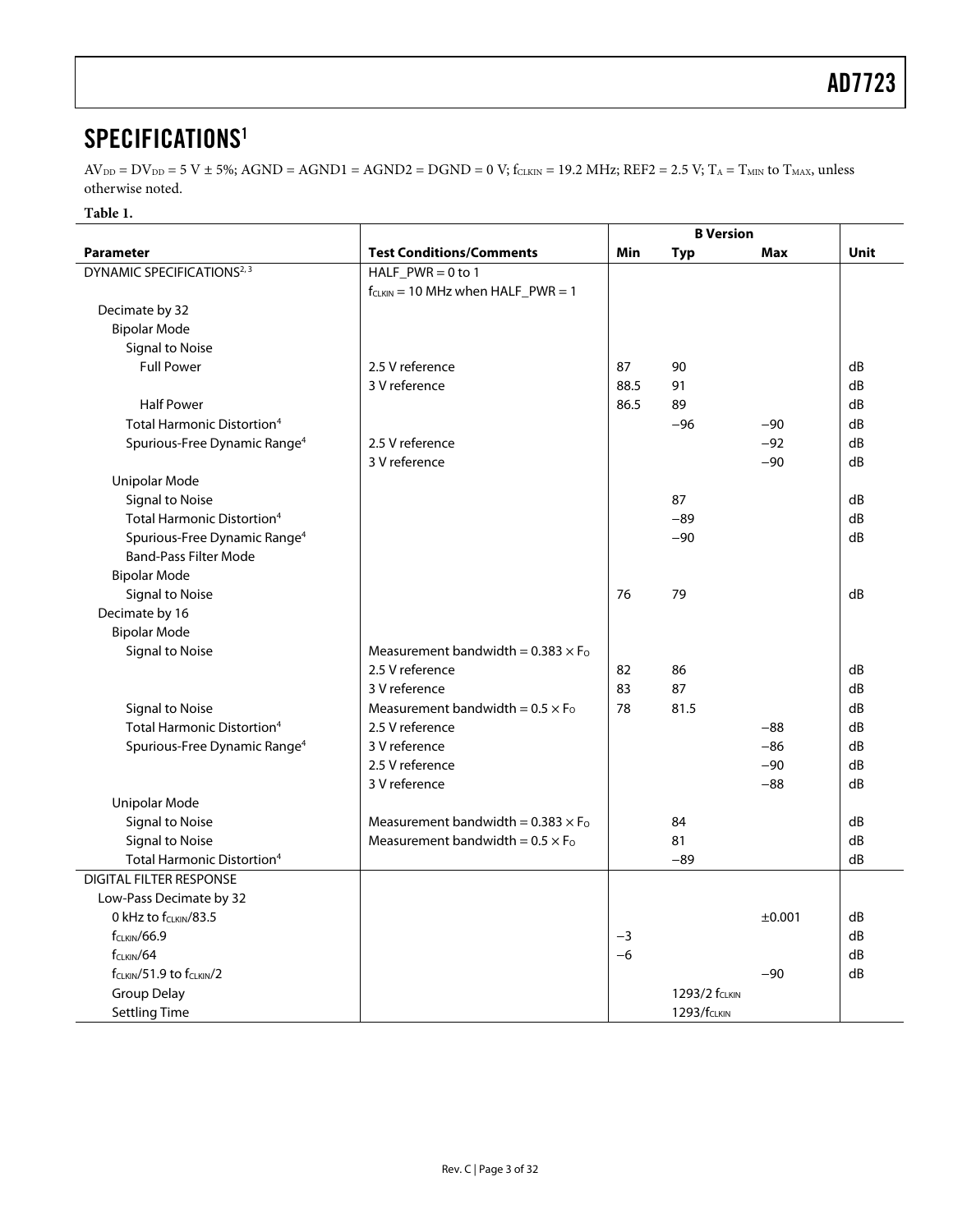|                                                        |                                 |             | <b>B</b> Version          |                           |             |
|--------------------------------------------------------|---------------------------------|-------------|---------------------------|---------------------------|-------------|
| <b>Parameter</b>                                       | <b>Test Conditions/Comments</b> | Min         | <b>Typ</b>                | Max                       | Unit        |
| Low-Pass Decimate by 16                                |                                 |             |                           |                           |             |
| 0 kHz to f <sub>CLKIN</sub> /41.75                     |                                 |             |                           | ±0.001                    | dB          |
| $f_{CLKIN}/33.45$                                      |                                 | $-3$        |                           |                           | dB          |
| $f_{CLKIN}/32$                                         |                                 | $-6$        |                           |                           | dB          |
| $f_{CLKIN}/25.95$ to $f_{CLKIN}/2$                     |                                 |             |                           | $-90$                     | dB          |
| <b>Group Delay</b>                                     |                                 |             | 541/2 f <sub>CLKIN</sub>  |                           |             |
| <b>Settling Time</b>                                   |                                 |             | 541/f <sub>CLKIN</sub>    |                           |             |
| <b>Band-Pass Decimate by 32</b>                        |                                 |             |                           |                           |             |
| f <sub>CLKIN</sub> /51.90 to f <sub>CLKIN</sub> /41.75 |                                 |             |                           | ±0.001                    | dB          |
| f <sub>CLKIN</sub> /62.95, f <sub>CLKIN</sub> /33.34   |                                 | $-3$        |                           |                           | dB          |
| f <sub>CLKIN</sub> /64, f <sub>CLKIN</sub> /32         |                                 | $-6$        |                           |                           | dB          |
| 0 kHz to fCLKIN/83.5, fCLKIN/25.95 to fCLKIN/2         |                                 |             |                           | $-90$                     | dB          |
| <b>Group Delay</b>                                     |                                 |             | 1293/2 f <sub>CLKIN</sub> |                           |             |
| <b>Settling Time</b>                                   |                                 |             | 1293/f <sub>CLKIN</sub>   |                           |             |
| Output Data Rate, Fo                                   |                                 |             |                           |                           |             |
| Decimate by 32                                         |                                 |             | $f_{CLKIN}/32$            |                           |             |
| Decimate by 166                                        |                                 |             | $f_{CLKIN}/16$            |                           |             |
| <b>ANALOG INPUTS</b>                                   |                                 |             |                           |                           |             |
| Full-Scale Input Span                                  | $VIN(+) - VIN(-)$               |             |                           |                           |             |
| <b>Bipolar Mode</b>                                    |                                 |             |                           | $\pm 4/5 \times V_{REF2}$ | v           |
| <b>Unipolar Mode</b>                                   |                                 | $\mathbf 0$ |                           | $8/5 \times V_{REF2}$     | ٧           |
| Absolute Input Voltage                                 | $VIN(+) - VIN(-)$               | <b>AGND</b> |                           | <b>AV<sub>DD</sub></b>    | v           |
| Input Sampling Capacitance                             |                                 |             | 2                         |                           | pF          |
| Input Sampling Rage, fCLKIN                            |                                 |             |                           | 19.2                      | MHz         |
| <b>CLOCK</b>                                           |                                 |             |                           |                           |             |
| <b>CLKIN Duty Ratio</b>                                |                                 | 45          |                           | 55                        | $\%$        |
| <b>REFERENCE</b>                                       |                                 |             |                           |                           |             |
| <b>REF1 Output Resistance</b>                          |                                 |             | 3                         |                           | $k\Omega$   |
| <b>Using Internal Reference</b>                        |                                 |             |                           |                           |             |
| REF2 Output Voltage                                    |                                 | 2.39        | 2.54                      | 2.69                      | $\vee$      |
| REF2 Output Voltage Drift                              |                                 |             | 60                        |                           | ppm/°C      |
| <b>Using External Reference</b>                        |                                 |             |                           |                           |             |
| REF2 Input Impedance                                   | $REF1 = AGND$                   |             | 4                         |                           | $k\Omega$   |
| REF2 External Voltage Range                            |                                 | 1.2         | 2.5                       | 3.15                      | V           |
| <b>STATIC PERFORMANCE</b>                              |                                 |             |                           |                           |             |
| Resolution                                             |                                 | 16          |                           |                           | <b>Bits</b> |
| <b>Differential Nonlinearity</b>                       | Guaranteed monotonic            |             | ±0.5                      | ±1                        | <b>LSB</b>  |
| <b>Integral Nonlinearity</b>                           |                                 |             | ±2                        |                           | <b>LSB</b>  |
| DC CMRR                                                |                                 |             | 80                        |                           | dB          |
| <b>Offset Error</b>                                    |                                 |             | ±20                       |                           | mV          |
| Gain Error <sup>5</sup>                                |                                 |             | ±0.5                      |                           | %FSR        |
| LOGIC INPUTS (EXCLUDING CLKIN)                         |                                 |             |                           |                           |             |
| VINH, Input High Voltage                               |                                 | 2.0         |                           |                           | V           |
| VINL, Input High Voltage                               |                                 |             |                           | 0.8                       | V           |
| <b>CLOCK INPUT (CLKIN)</b>                             |                                 |             |                           |                           |             |
| VINH, Input High Voltage                               |                                 | 3.8         |                           |                           | $\vee$      |
| VINL, Input High Voltage                               |                                 |             |                           | 0.4                       | V           |
| ALL LOGIC INPUTS                                       |                                 |             |                           |                           |             |
| I <sub>IN</sub> , Input Current                        | $V_{IN} = 0$ V to $DV_{DD}$     |             |                           | ±10                       |             |
| CIN, Input Capacitance                                 |                                 |             |                           | 10                        | μA<br>pF    |
|                                                        |                                 |             |                           |                           |             |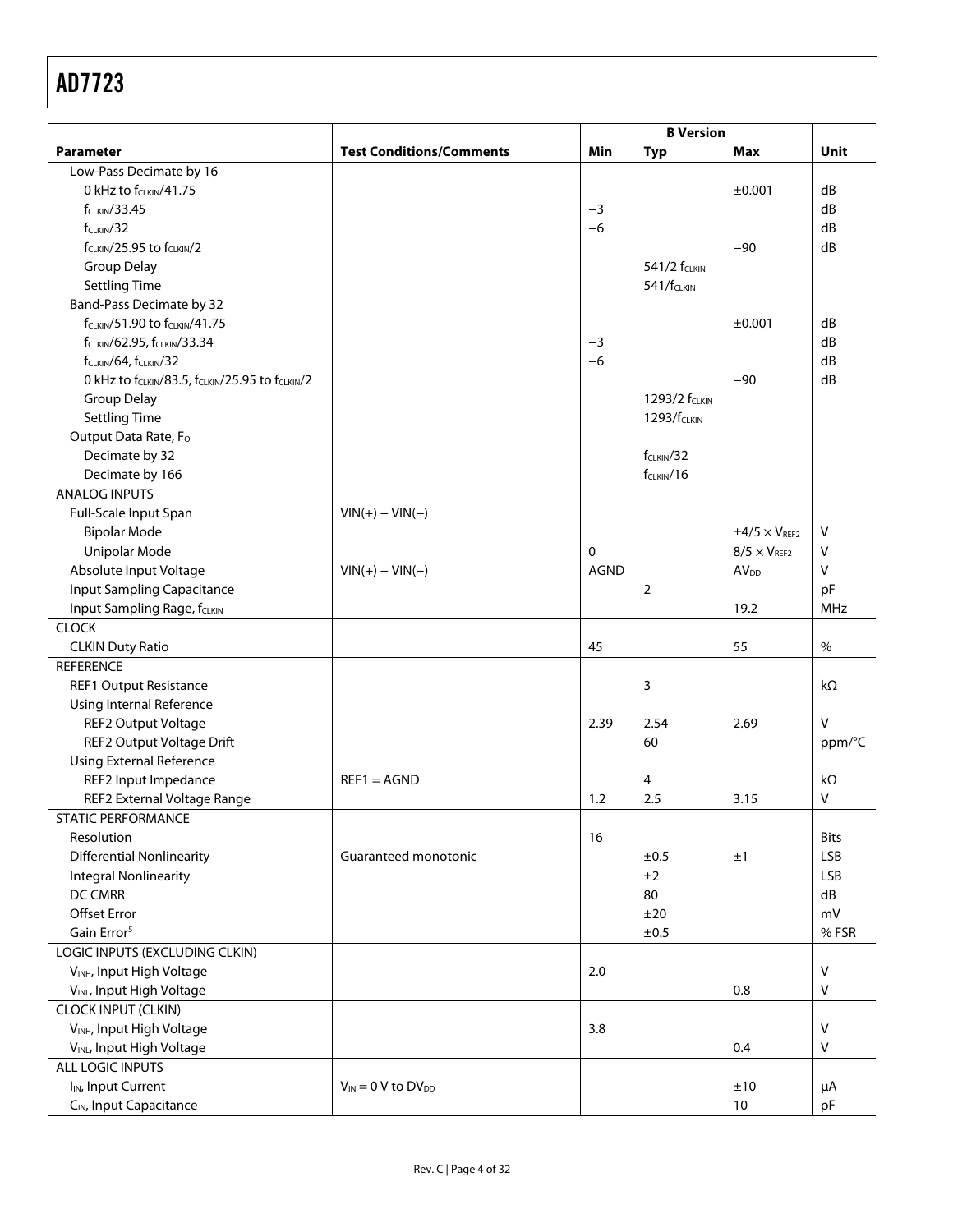<span id="page-4-0"></span>

|                                       |                                 |      | <b>B</b> Version |      |      |
|---------------------------------------|---------------------------------|------|------------------|------|------|
| <b>Parameter</b>                      | <b>Test Conditions/Comments</b> | Min  | Typ              | Max  | Unit |
| <b>LOGIC OUPUTS</b>                   |                                 |      |                  |      |      |
| V <sub>OH</sub> , Output High Voltage | $ I_{\text{OUT}}  = 200 \mu A$  | 4.0  |                  |      | ٧    |
| V <sub>OL</sub> , Output Low Voltage  | $ I_{\text{OUT}}  = 1.6$ mA     |      |                  | 0.4  | ٧    |
| <b>POWER SUPPLIES</b>                 |                                 |      |                  |      |      |
| <b>AV<sub>DD</sub></b>                |                                 | 4.75 |                  | 5.25 | v    |
| <b>AVDD</b>                           | $HALF_PWR = Logic Low$          |      | 50               | 60   | mA   |
|                                       | $HALF_PWR = Logic High$         |      | 25               | 33   | mA   |
| <b>DV<sub>DD</sub></b>                |                                 | 4.75 |                  | 5.25 | v    |
| <b>I</b> <sub>DVDD</sub>              | $HALF_PWR = Logic Low$          |      | 25               | 35   | mA   |
|                                       | $HALF_PWR = Logic High$         |      | 15               | 20   | mA   |
| Power Consumption <sup>6</sup>        | <b>Standby Mode</b>             |      |                  | 200  | μW   |

<span id="page-4-4"></span><span id="page-4-3"></span><span id="page-4-2"></span>

<span id="page-4-1"></span>' Operating temperature range is −40℃ to +85℃ (B: Version).<br><sup>2</sup> Typical values for SNR apply for parts soldered directly to the PCB ground plane.<br><sup>3</sup> Dynamic specifications apply for input signal frequencies from dc to 0 AGND2. At frequencies below 10 kHz, THD degrades to 84 dB and SFDR degrades to 86 dB. 5 Gain error excludes reference error.

<span id="page-4-5"></span>

 $6$  CLKIN and digital inputs static and equal to 0 or DV<sub>DD</sub>.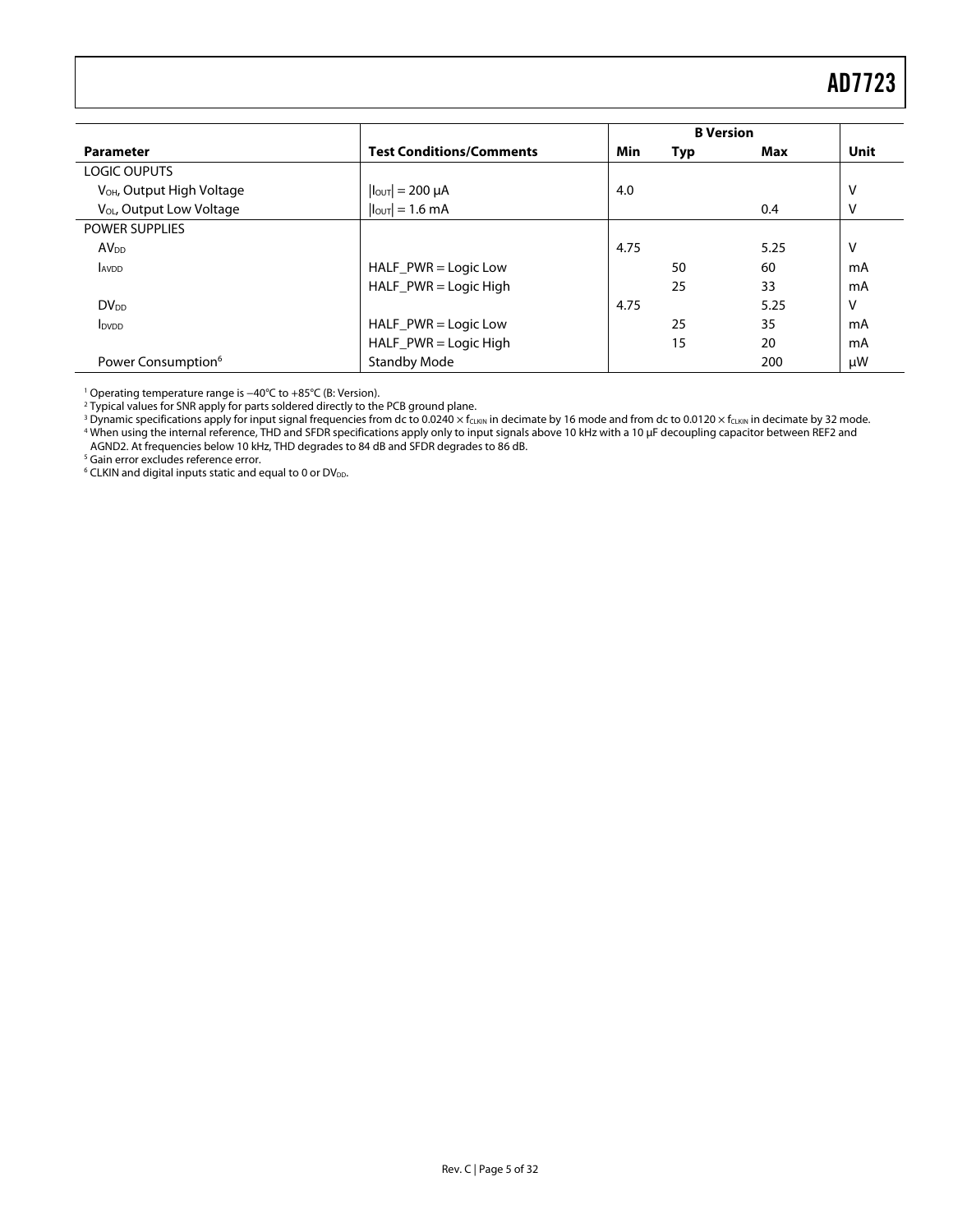### <span id="page-5-0"></span>TIMING SPECIFICATIONS

 $AV_{DD} = DV_{DD} = 5 V \pm 5\%$ ; AGND = AGND1 = DGND = 0 V; fcLKIN = 19.2 MHz; CL = 50 pF; SFMT = logic low or high, CFMT = logic low or high;  $T_A = T_{MIN}$  to  $T_{MAX}$ , unless otherwise noted.

**Table 2.** 

<span id="page-5-1"></span>

| <b>Parameter</b>                                            | Symbol         | Min               | <b>Typ</b> | <b>Max</b>        | Unit             |
|-------------------------------------------------------------|----------------|-------------------|------------|-------------------|------------------|
| <b>CLKIN Frequency</b>                                      | $f_{CLK}$      | $\mathbf{1}$      |            | 19.2              | <b>MHz</b>       |
| CLKIN Period (tcLK - 1/fcLK)                                | $t_1$          | 0.052             |            | 1                 | μs               |
| <b>CLKIN Low Pulse Width</b>                                | t <sub>2</sub> | $0.45 \times t_1$ |            | $0.55 \times t_1$ |                  |
| <b>CLKIN High Pulse Width</b>                               | t <sub>3</sub> | $0.45 \times t_1$ |            | $0.55 \times t_1$ |                  |
| <b>CLKIN Rise Time</b>                                      | $t_4$          | 5                 |            |                   | ns               |
| <b>CLKIN Fall Time</b>                                      | t <sub>5</sub> | 5                 |            |                   | ns               |
| FSI Setup Time                                              | t <sub>6</sub> | $\mathbf{0}$      |            | 5                 | ns               |
| <b>FSI Hold Time</b>                                        | t <sub>7</sub> | $\mathbf 0$       |            | 5                 | ns               |
| FSI High Time <sup>1</sup>                                  | t <sub>8</sub> |                   |            | 1                 | tclk             |
| CLKIN to SCO Delay                                          | t,             |                   | 25         | 40                | ns               |
| SCO Period <sup>2</sup> , SCR = 1                           | $t_{10}$       |                   | 2          |                   | t <sub>CLK</sub> |
| SCO Period <sup>2</sup> , SCR = $0$                         | $t_{10}$       |                   | 1          |                   | tclk             |
| SCO Transition to FSO High Delay                            | $t_{11}$       |                   | 0          | 5                 | ns               |
| SCO Transition to FSO Low Delay                             | $t_{12}$       |                   | 0          | 5                 | ns               |
| SCO Transition to SDO Valid Delay                           | $t_{13}$       |                   | 5          | 12                | ns               |
| SCO Transition from FSI <sup>3</sup>                        | $t_{14}$       |                   | 60         | $t_{CLK} + t_2$   |                  |
| SDO Enable Delay Time                                       | $t_{15}$       |                   | 5          | 20                | ns               |
| SDO Disable Delay Time                                      | $t_{16}$       |                   | 5          | 20                | ns               |
| DRDY High Time <sup>2</sup>                                 | $t_{17}$       | $\overline{2}$    |            |                   | tcLK             |
| Conversion Time <sup>2</sup> (Refer to Table 3 and Table 4) | $t_{18}$       | 16/32             |            |                   | tclk             |
| <b>CLKIN to DRDY Transition</b>                             | $t_{19}$       |                   | 35         | 50                | ns               |
| <b>CLKIN to DATA Valid</b>                                  | $t_{20}$       |                   | 20         | 35                | ns               |
| CS/RD Setup Time to CLKIN                                   | $t_{21}$       | 0                 |            |                   | ns               |
| CS/RD Hold Time to CLKIN                                    | $t_{22}$       | 20                |            |                   | ns               |
| Data Access Time                                            | $t_{23}$       |                   | 20         | 35                | ns               |
| <b>Bus Relinquish Time</b>                                  | $t_{24}$       |                   | 20         | 35                | ns               |
| <b>SYNC Input Pulse Width</b>                               | $t_{25}$       | $\mathbf{1}$      |            |                   | tclk             |
| SYNC Low Time before CLKIN Rising                           | $t_{26}$       | $\mathbf 0$       |            |                   | ns               |
| DRDY High Delay after Rising SYNC                           | $t_{27}$       |                   | 25         | 35                | ns               |
| DRDY Low Delay after SYNC Low                               | $t_{28}$       |                   |            | 2049              | tclk             |

<span id="page-5-2"></span><sup>1</sup> FSO pulses are gated by the release of FSI (going low).<br><sup>2</sup> Guaranteed by design

<span id="page-5-3"></span>

<sup>2</sup> Guaranteed by design.<br><sup>3</sup> Frame sync is initiated on the falling edge of CLKIN.



Figure 2. Load Circuit for Timing Specifications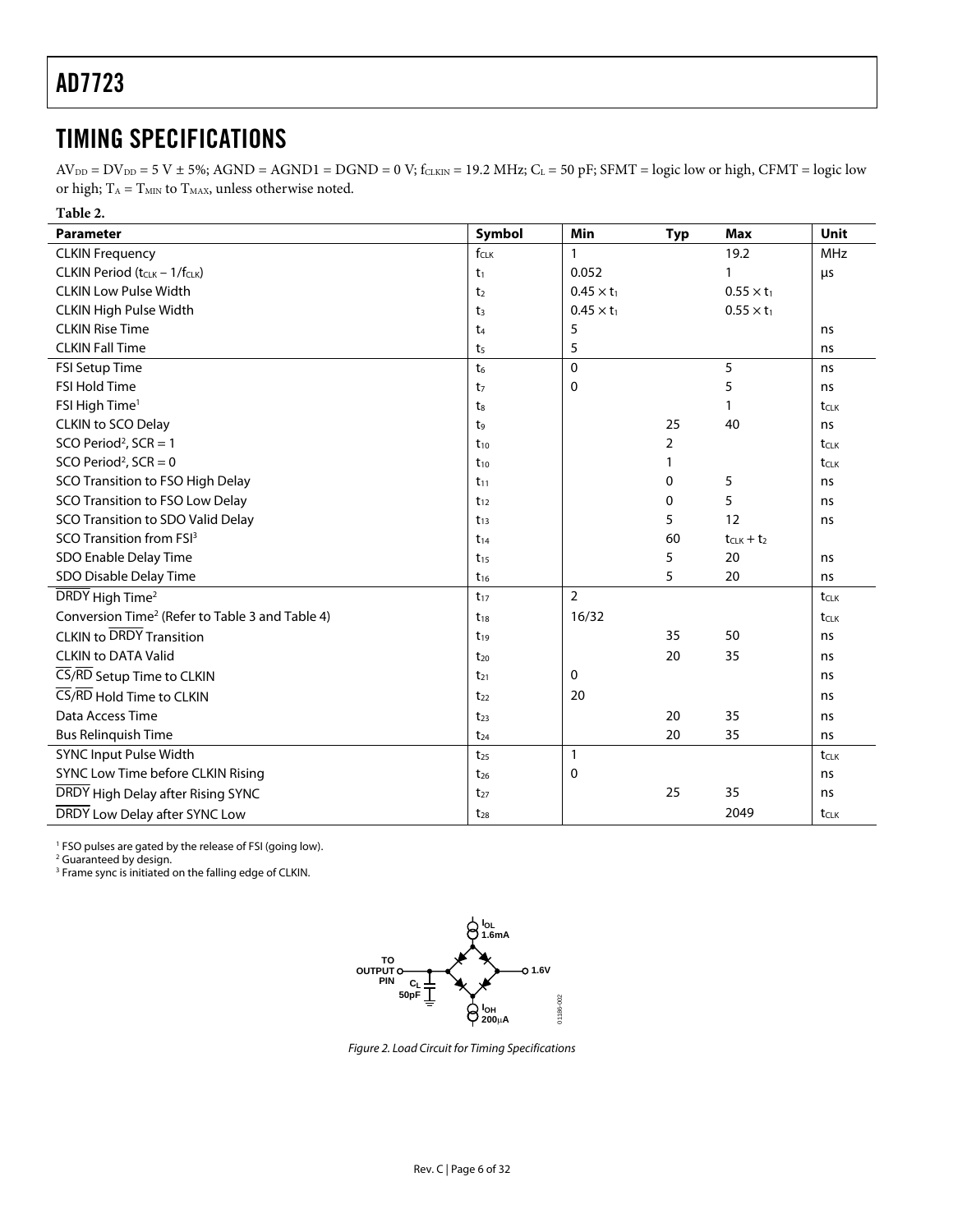<span id="page-6-0"></span>

<span id="page-6-1"></span>Figure 4. Serial Mode 1: Timing for Frame Sync Input, Frame Sync Output, Serial Clock Output, and Serial Data Output (See [Table](#page-7-0) 3 for Control Inputs, TSI = DOE)



Figure 5. Serial Mode 2: Timing for Frame Sync Input, Frame Sync Output, Serial Clock Output, and Serial Data Output (See [Table](#page-7-0) 3 for Control Inputs, TSI = DOE)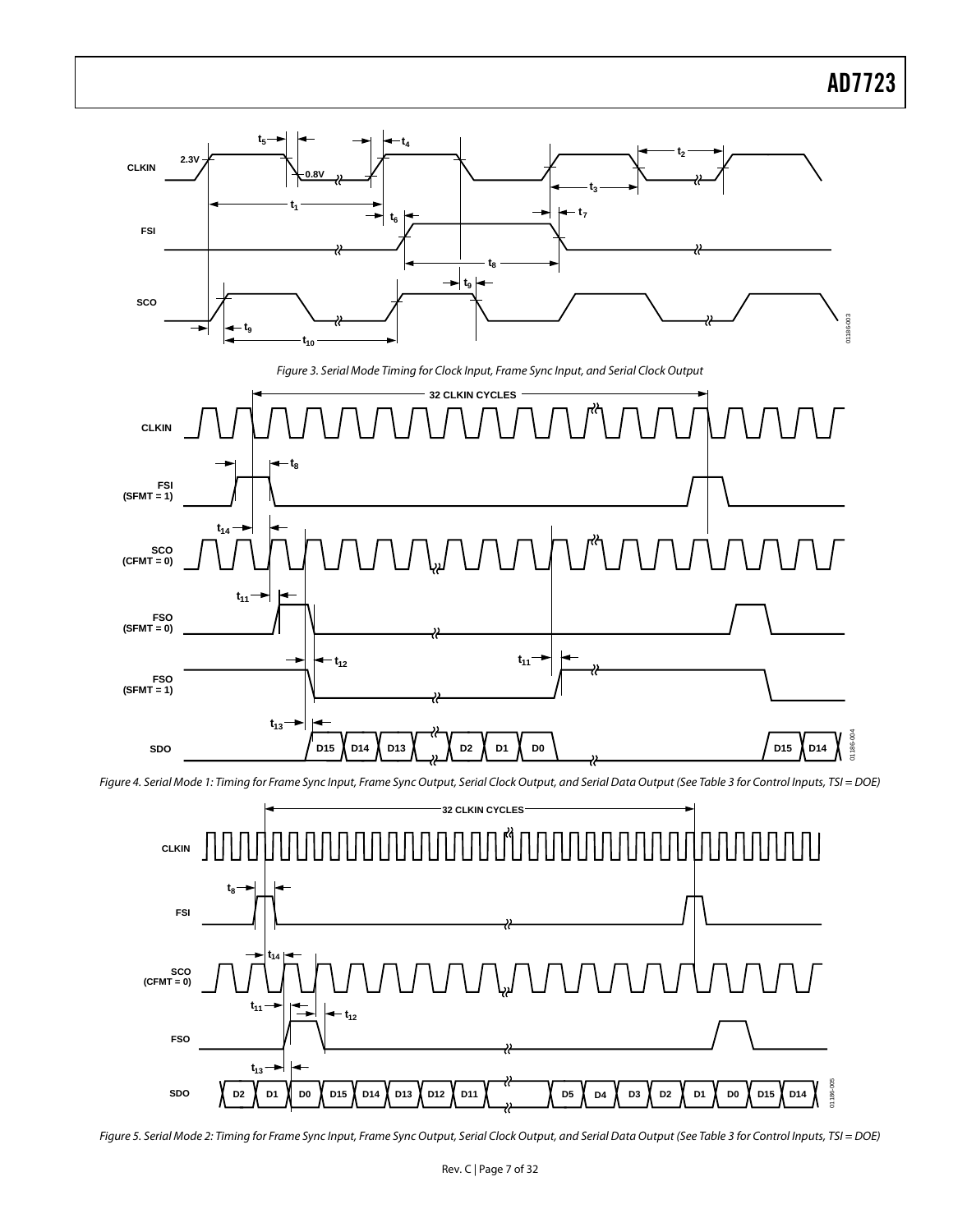<span id="page-7-2"></span>

Figure 6. Serial Mode 3: Timing for Frame Sync Input, Frame Sync Output, Serial Clock Output, and Serial Data Output (See [Table](#page-7-0) 3 for Control Inputs, TSI = DOE)

|             |                                |                           |                            |                         | <b>Control Inputs</b> |            |            |
|-------------|--------------------------------|---------------------------|----------------------------|-------------------------|-----------------------|------------|------------|
| Serial Mode | <b>Decimation Ratio (SLDR)</b> | Digital Filter Mode (SLP) | <b>SCO Frequency (SCR)</b> | <b>Output Data Rate</b> | <b>SLDR</b>           | <b>SLP</b> | <b>SCR</b> |
|             | 32                             | Low Pass                  | <b>T</b> CLKIN             | $f_{CLKIN}/32$          |                       |            | 0          |
|             | 32                             | <b>Band Pass</b>          | <b>T</b> CLKIN             | $f_{CLKIN}/32$          |                       |            | 0          |
|             | 32                             | Low Pass                  | $f_{CLKIN}/2$              | $f_{CLKIN}/32$          |                       |            |            |
|             | 32                             | <b>Band Pass</b>          | $f_{CLKIN}/2$              | $f_{CLKIN}/32$          |                       | u          |            |
|             | 16                             | Low Pass                  | <b>T</b> CLKIN             | $f_{CLKIN}/16$          | 0                     |            | 0          |

#### <span id="page-7-0"></span>**Table 3. Serial Interface (MODE1 = 0, MODE2 = 0)**

#### <span id="page-7-1"></span>**Table 4. Parallel Interface**

|                            |                         |                         | <b>Control Inputs</b> |              |
|----------------------------|-------------------------|-------------------------|-----------------------|--------------|
| <b>Digital Filter Mode</b> | <b>Decimation Ratio</b> | <b>Output Data Rate</b> | <b>MODE1</b>          | <b>MODE2</b> |
| <b>Band Pass</b>           | 32                      | $f_{CLKIN}/32$          |                       |              |
| Low Pass                   | 32                      | $f_{CLKIN}/32$          |                       |              |
| Low Pass                   | 16                      | f <sub>CLKIN</sub> /16  |                       |              |



Figure 7. Serial Mode Timing for Data Output Enable and Serial Data Output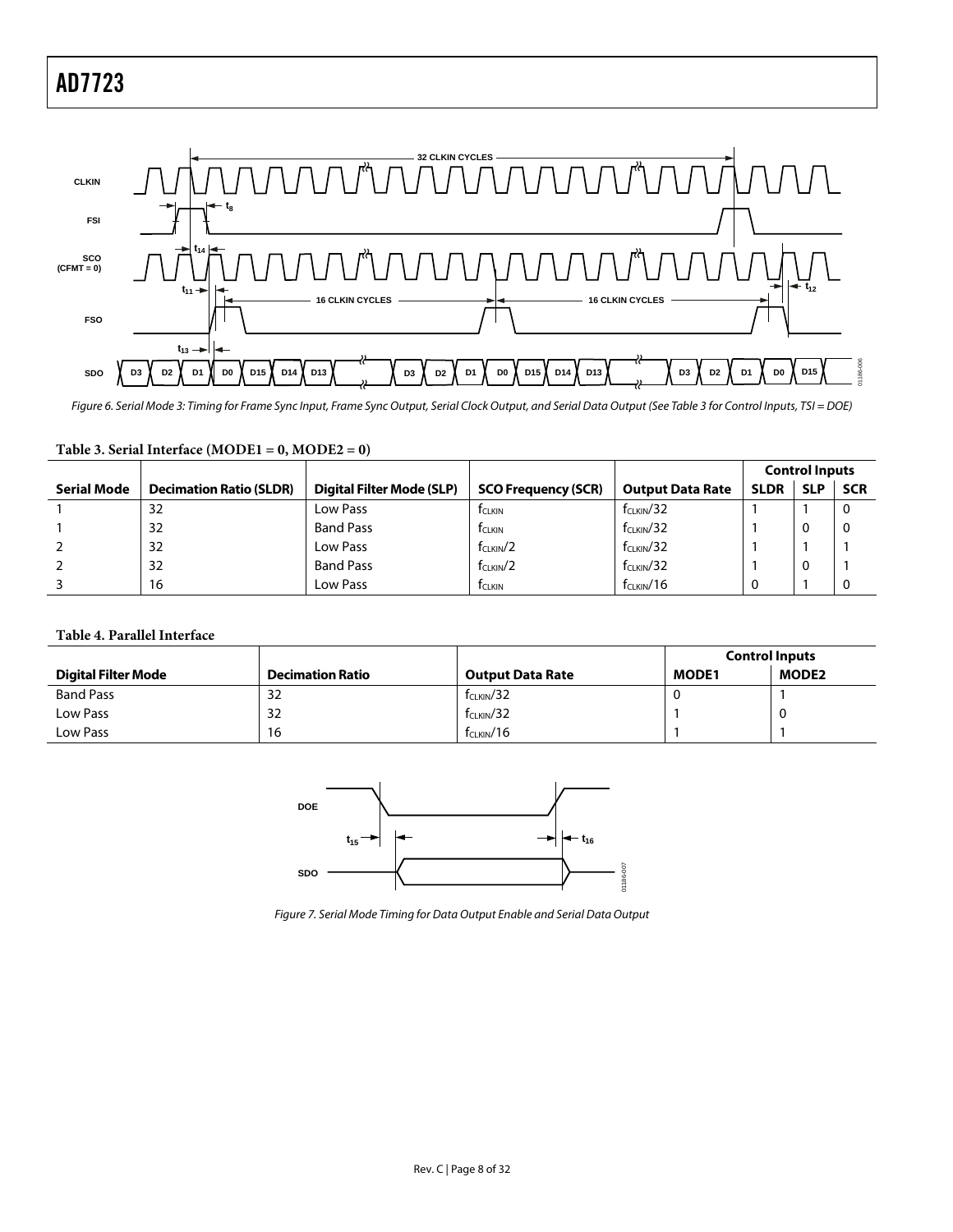

Figure 8. Parallel Mode Read Timing,  $\overline{\text{CS}}$  and  $\overline{\text{RD}}$  Tied Logic Low



Figure 9. Parallel Mode Read Timing,  $\overline{CS} = \overline{RD}$ 



Figure 10. SYNC Timing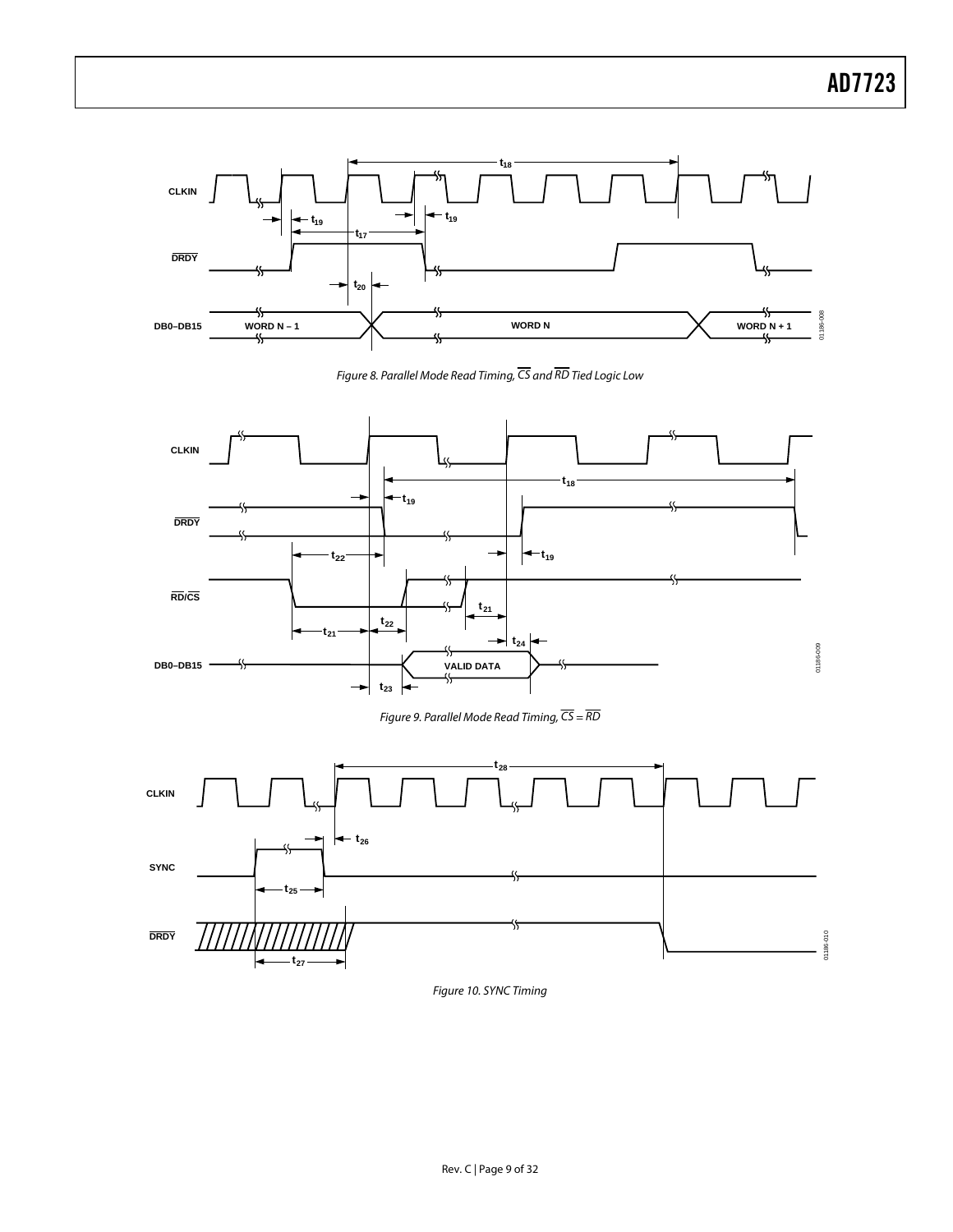### <span id="page-9-0"></span>ABSOLUTE MAXIMUM RATINGS

 $T_A = 25$ °C, unless otherwise noted.

| Rating                                |
|---------------------------------------|
| $-0.3$ V to $+7$ V                    |
| $-0.3$ V to $+7$ V                    |
| $-1$ V to $+1$ V                      |
| $-0.3$ V to $+0.3$ V                  |
| $-0.3$ V to DV <sub>DD</sub> + 0.3 V  |
| $-0.3$ V to DV <sub>DD</sub> + 0.3 V  |
| $-0.3$ V to $AV_{DD}$ + 0.3 V         |
| $-0.3$ V to $AV_{DD} + 0.3$ V         |
| $-0.3$ V to AV <sub>pp</sub> $+0.3$ V |
| $-40^{\circ}$ C to $+85^{\circ}$ C    |
| $-65^{\circ}$ C to $+150^{\circ}$ C   |
| $150^{\circ}$ C                       |
| 95°C/W                                |
|                                       |
| $215^{\circ}$ C                       |
| $220^{\circ}$ C                       |
|                                       |

Stresses above those listed under Absolute Maximum Ratings may cause permanent damage to the device. This is a stress rating only; functional operation of the device at these or any other conditions above those indicated in the operational section of this specification is not implied. Exposure to absolute maximum rating conditions for extended periods may affect device reliability.

#### **ESD CAUTION**

ESD (electrostatic discharge) sensitive device. Electrostatic charges as high as 4000 V readily accumulate on the human body and test equipment and can discharge without detection. Although this product features proprietary ESD protection circuitry, permanent damage may occur on devices subjected to high energy electrostatic discharges. Therefore, proper ESD precautions are recommended to avoid performance degradation or loss of functionality.

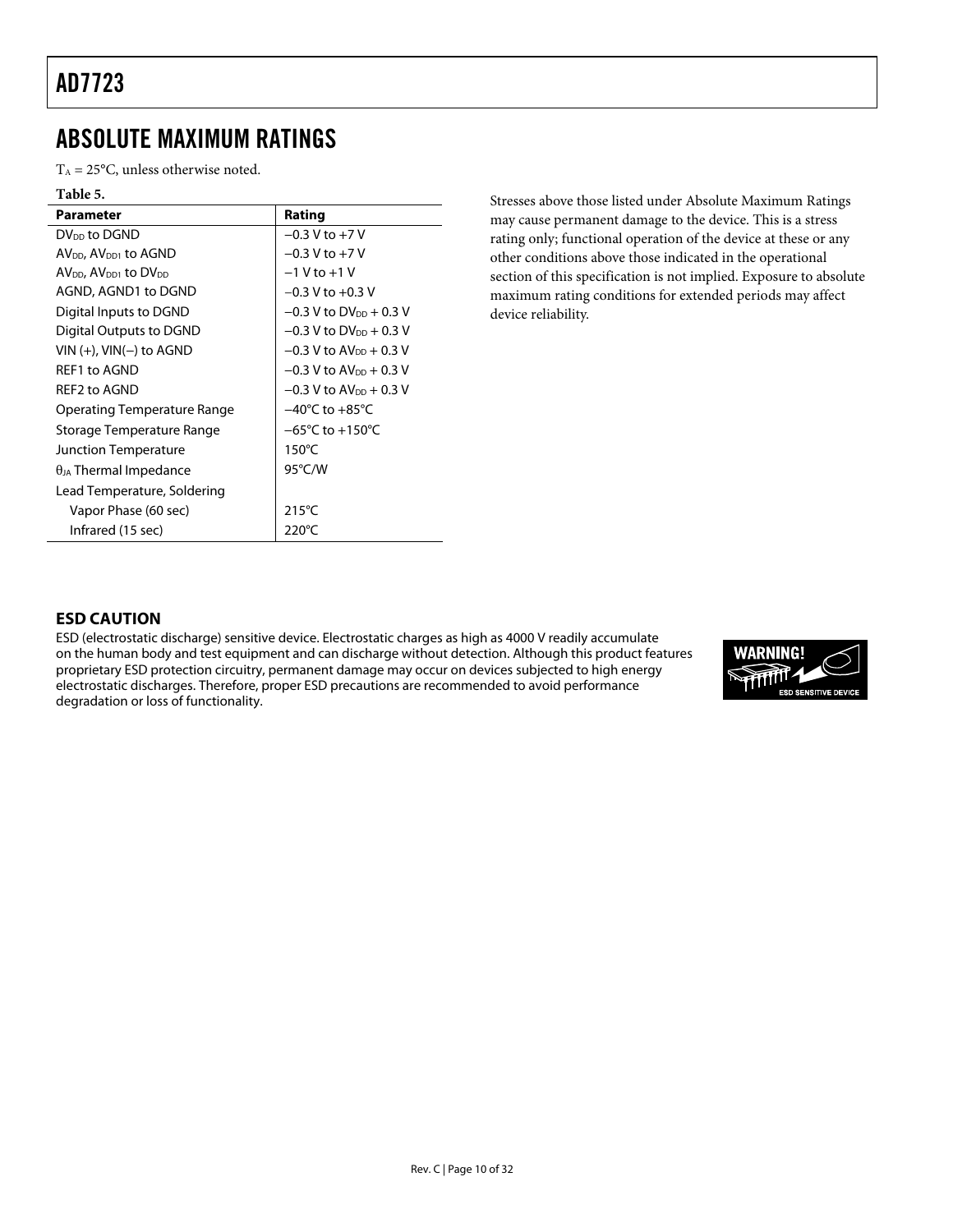## <span id="page-10-0"></span>PIN CONFIGURATION AND FUNCTION DESCRIPTIONS



Figure 11. 44-Lead MQFP

#### **Table 6. Pin Function Descriptions**

|            | rabic 0. I in Function Descriptions |                                                                                                                                                                                                                                                                                                                                                                                                                                                                   |
|------------|-------------------------------------|-------------------------------------------------------------------------------------------------------------------------------------------------------------------------------------------------------------------------------------------------------------------------------------------------------------------------------------------------------------------------------------------------------------------------------------------------------------------|
| Pin No.    | <b>Mnemonic</b>                     | <b>Description</b>                                                                                                                                                                                                                                                                                                                                                                                                                                                |
| 6, 28      | <b>DGND</b>                         | Ground Reference for Digital Circuitry.                                                                                                                                                                                                                                                                                                                                                                                                                           |
| 8,7        | MODE1/MODE2                         | Mode Control Inputs. The MODE1 and MODE2 pins choose either parallel or serial data interface operation<br>and select the operating mode for the digital filter in parallel mode. See Table 3 and Table 4.                                                                                                                                                                                                                                                        |
| 9,10       | AGND1                               | Digital Logic Power Supply Ground for the Analog Modulator.                                                                                                                                                                                                                                                                                                                                                                                                       |
| 11         | AV <sub>DD1</sub>                   | Digital Logic Power Supply Voltage for the Analog Modulator.                                                                                                                                                                                                                                                                                                                                                                                                      |
| 12         | <b>CLKIN</b>                        | Clock Input. An external clock source can be applied directly to this pin with XTAL_OFF tied high.<br>Alternatively, a parallel resonant fundamental frequency crystal, in parallel with a 1 $M\Omega$ resistor, can<br>be connected betweenthe XTAL pin and the CLKIN pin with XTAL_OFF tied low. External capacitors<br>are then required from the CLKIN and XTAL pins to ground. Consult the crystal manufacturer's<br>recommendation for the load capacitors. |
| 13         | <b>XTAL</b>                         | Input to Crystal Oscillator Amplifier. If an external clock is used, XTAL should be tied to AGND1.                                                                                                                                                                                                                                                                                                                                                                |
| 14         | XTAL OFF                            | Oscillator Enable Input. A logic high disables the crystal oscillator amplifier to allow use of an external<br>clock source. Set low when using an external crystal between the CLKIN and XTAL pins.                                                                                                                                                                                                                                                              |
| 15         | HALF_PWR                            | When set high, the power dissipation is reduced by approximately one-half, and a maximum CLKIN<br>frequency of 10 MHz applies.                                                                                                                                                                                                                                                                                                                                    |
| 16, 18, 25 | <b>AGND</b>                         | Power Supply Ground for the Analog Modulator.                                                                                                                                                                                                                                                                                                                                                                                                                     |
| 17, 26     | AV <sub>DD</sub>                    | Positive Power Supply Voltage for the Analog Modulator.                                                                                                                                                                                                                                                                                                                                                                                                           |
| 19         | $VIN(-)$                            | Negative Terminal of the Differential Analog Input.                                                                                                                                                                                                                                                                                                                                                                                                               |
| 20         | $VIN(+)$                            | Positive Terminal of the Differential Analog Input.                                                                                                                                                                                                                                                                                                                                                                                                               |
| 21         | REF1                                | Reference Output. REF1 connects through $3 k\Omega$ to the output of the internal 2.5 V reference and to a buffer<br>amplifier that drives the $\Sigma$ - $\Delta$ modulator.                                                                                                                                                                                                                                                                                     |
| 22         | AGND <sub>2</sub>                   | Power Supply Ground Return to the Reference Circuitry, REF2, of the Analog Modulator.                                                                                                                                                                                                                                                                                                                                                                             |
| 23         | REF <sub>2</sub>                    | Reference Input. REF2 connects to the output of an internal buffer amplifier that drives the $\Sigma$ - $\Delta$ modulator.<br>When REF2 is used as an input, REF1 must be connected to AGND to disable the internal buffer amplifier.                                                                                                                                                                                                                            |
| 24         | <b>UNI</b>                          | Analog Input Range Select Input. The UNI pin selects the analog input range for either bipolar or unipolar<br>operation. A logic high input selects unipolar operation and a logic low selects bipolar operation.                                                                                                                                                                                                                                                 |
| 27         | <b>STBY</b>                         | Standby Logic Input. A logic high sets the AD7723 into the power-down state.                                                                                                                                                                                                                                                                                                                                                                                      |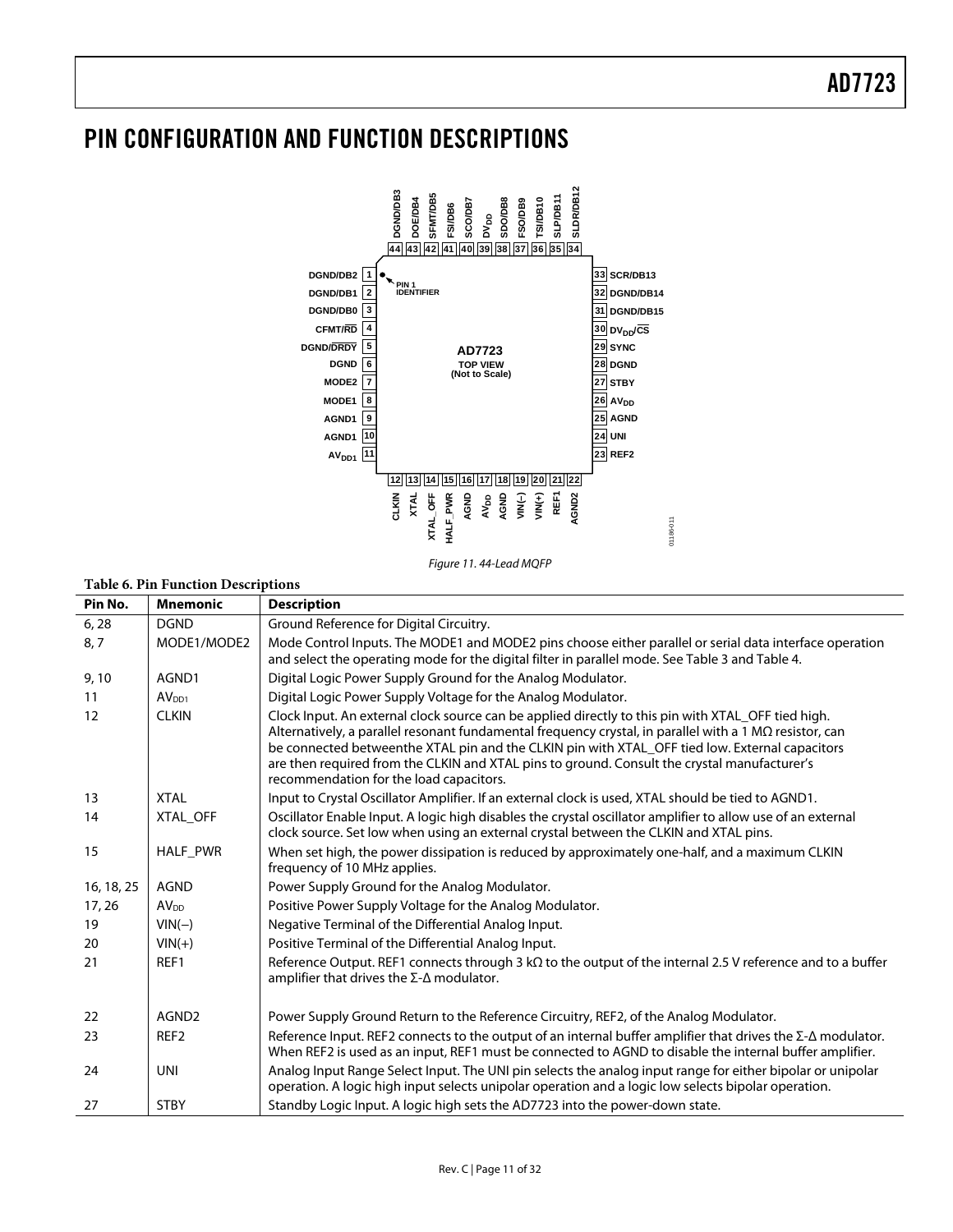| Pin No. | Mnemonic         | <b>Description</b>                                                                                                                                                                                                                                                                                                                                                                                                                                                                                       |  |  |
|---------|------------------|----------------------------------------------------------------------------------------------------------------------------------------------------------------------------------------------------------------------------------------------------------------------------------------------------------------------------------------------------------------------------------------------------------------------------------------------------------------------------------------------------------|--|--|
| 29      | <b>SYNC</b>      | Synchronization Logic Input. When using more than one AD7723 operated from a common master clock,<br>SYNC allows each ADC to simultaneously sample its analog input and update its output register. A rising<br>edge resets the AD7723 digital filter sequencer counter to 0. When the rising edge of CLKIN senses a logic<br>low on SYNC, the reset state is released. Because the digital filter and sequencer are completely reset<br>during this action, SYNC pulses cannot be applied continuously. |  |  |
| 39      | DV <sub>DD</sub> | Digital Power Supply Voltage; $5 V \pm 5\%$ .                                                                                                                                                                                                                                                                                                                                                                                                                                                            |  |  |

#### **Table 7. Parallel Mode Pin Function Descriptions**

| Pin          |                                                                                                                                          |                                                                                                                                                           |  |  |
|--------------|------------------------------------------------------------------------------------------------------------------------------------------|-----------------------------------------------------------------------------------------------------------------------------------------------------------|--|--|
| No.          | <b>Mnemonic</b>                                                                                                                          | <b>Description</b>                                                                                                                                        |  |  |
| $\mathbf{1}$ | DGND/DB2                                                                                                                                 | Data Output Bit.                                                                                                                                          |  |  |
| 2            | DGND/DB1                                                                                                                                 | Data Output Bit.                                                                                                                                          |  |  |
| 3            | DGND/DB0                                                                                                                                 | Data Output Bit (LSB).                                                                                                                                    |  |  |
| 4            | Read Logic Input. Used in conjunction with $\overline{CS}$ to read data from the parallel bus. The output data bus is enabled<br>CFMT/RD |                                                                                                                                                           |  |  |
|              |                                                                                                                                          | when the rising edge of CLKIN senses a logic low level on $\overline{RD}$ if $\overline{CS}$ is also low. When $\overline{RD}$ is sensed high, the output |  |  |
|              |                                                                                                                                          | data bits, DB15 to DB0, are high impedance.                                                                                                               |  |  |
| 5            | <b>DGND/DRDY</b>                                                                                                                         | Data Ready Logic Output. A falling edge indicates a new output word is available to be read from the output data                                          |  |  |
|              |                                                                                                                                          | register. DRDY returns high upon completion of a read operation. If a read operation does not occur between output                                        |  |  |
|              |                                                                                                                                          | updates, DRDY pulses high for two CLKIN cycles before the next output update. DRDY also indicates when                                                    |  |  |
|              |                                                                                                                                          | conversion results are available after a SYNC sequence.                                                                                                   |  |  |
| 30           | $DV_{DD}/\overline{CS}$                                                                                                                  | Chip Select Logic Input.                                                                                                                                  |  |  |
| 31           | DGND/DB15                                                                                                                                | Data Output Bit (MSB).                                                                                                                                    |  |  |
| 32           | DGND/DB14                                                                                                                                | Data Output Bit.                                                                                                                                          |  |  |
| 33           | SCR/DB13                                                                                                                                 | Data Output Bit.                                                                                                                                          |  |  |
| 34           | SLDR/DB12                                                                                                                                | Data Output Bit.                                                                                                                                          |  |  |
| 35           | SLP/DB11                                                                                                                                 | Data Output Bit.                                                                                                                                          |  |  |
| 36           | TSI/DB10                                                                                                                                 | Data Output Bit.                                                                                                                                          |  |  |
| 37           | FSO/DB9                                                                                                                                  | Data Output Bit.                                                                                                                                          |  |  |
| 38           | SDO/DB8                                                                                                                                  | Data Output Bit.                                                                                                                                          |  |  |
| 40           | SCO/DB7                                                                                                                                  | Data Output Bit.                                                                                                                                          |  |  |
| 41           | FSI/DB6                                                                                                                                  | Data Output Bit.                                                                                                                                          |  |  |
| 42           | SFMT/DB5                                                                                                                                 | Data Output Bit.                                                                                                                                          |  |  |
| 43           | DOE/DB4                                                                                                                                  | Data Output Bit.                                                                                                                                          |  |  |
| 44           | DGND/DB3                                                                                                                                 | Data Output Bit.                                                                                                                                          |  |  |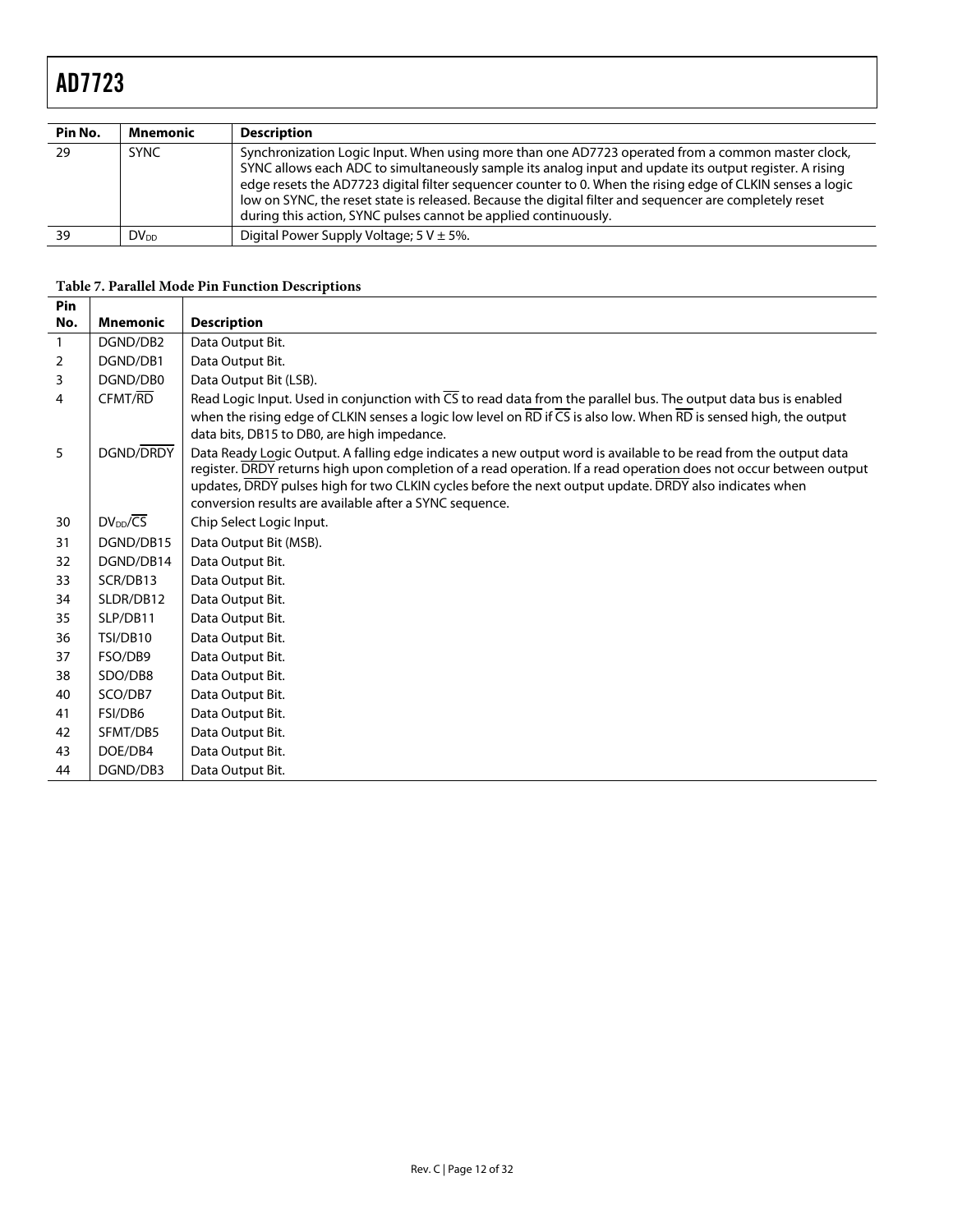### **Table 8. Serial Mode Pin Function Descriptions**

| No.<br>1       | <b>Mnemonic</b>         | <b>Description</b>                                                                                                                                                                                                                                                                                                                                                                                                                                               |  |  |  |  |
|----------------|-------------------------|------------------------------------------------------------------------------------------------------------------------------------------------------------------------------------------------------------------------------------------------------------------------------------------------------------------------------------------------------------------------------------------------------------------------------------------------------------------|--|--|--|--|
|                |                         |                                                                                                                                                                                                                                                                                                                                                                                                                                                                  |  |  |  |  |
|                | DGND/DB2                | Tie to DGND.                                                                                                                                                                                                                                                                                                                                                                                                                                                     |  |  |  |  |
| $\overline{2}$ | DGND/DB1                | Tie to DGND.                                                                                                                                                                                                                                                                                                                                                                                                                                                     |  |  |  |  |
| 3              | DGND/DB0                | Tie to DGND.                                                                                                                                                                                                                                                                                                                                                                                                                                                     |  |  |  |  |
| 4              | CFMT/RD                 | Serial Clock Format Logic Input. The clock format pin selects whether the serial data, SDO, is valid on the rising or<br>falling edge of the serial clock, SCO. When CFMT is logic low, serial data is valid on the falling edge of the serial clock,<br>SCO. If CFMT is logic high, SDO is valid on the rising edge of SCO.                                                                                                                                     |  |  |  |  |
| 5              | DGND/DRDY               | Tie to DGND.                                                                                                                                                                                                                                                                                                                                                                                                                                                     |  |  |  |  |
| 30             | $DV_{DD}/\overline{CS}$ | Tie to DVDD.                                                                                                                                                                                                                                                                                                                                                                                                                                                     |  |  |  |  |
| 31             | DGND/DB15               | Tie to DGND.                                                                                                                                                                                                                                                                                                                                                                                                                                                     |  |  |  |  |
| 32             | DGND/DB14               | Tie to DGND.                                                                                                                                                                                                                                                                                                                                                                                                                                                     |  |  |  |  |
| 33             | SCR/DB13                | Serial Clock Rate Select Input. With SCR set logic low, the serial clock output frequency, SCO, is equal to the CLKIN<br>frequency. A logic high sets it equal to one-half the CLKIN frequency.                                                                                                                                                                                                                                                                  |  |  |  |  |
| 34             | SLDR/DB12               | Serial Mode Low/High Output Data Rate Select Input. With SLDR set logic high, the low data rate is selected. A logic<br>low selects the high data rate. The high data rate corresponds to data at the output of the fourth decimation filter<br>(decimate by 16). The low data rate corresponds to data at the output of the fifth decimation filter (decimate by 32).                                                                                           |  |  |  |  |
| 35             | SLP/DB11                | Serial Mode Low-Pass/Band-Pass Filter Select Input. With SLP set logic high, the low-pass filter response is selected.<br>A logic low selects band-pass.                                                                                                                                                                                                                                                                                                         |  |  |  |  |
| 36             | TSI/DB10                | Time Slot Logic Input. The logic level on TSI sets the active state of the DOE pin. With TSI set logic high, DOE enables<br>the SDO output buffer when it is a logic high and vice versa. TSI is used when two AD7723s are connected to the<br>same serial data bus. When this function is not needed, TSI and DOE should be tied low.                                                                                                                           |  |  |  |  |
| 37             | FSO/DB9                 | Frame Sync Output. FSO indicates the beginning of a word transmission on the SDO pin. Depending on the logic<br>level of the SFMT pin, the FSO signal is either a positive pulse approximately one SCO period wide or a frame pulse<br>that is active low for the duration of the 16-data bit transmission.                                                                                                                                                      |  |  |  |  |
| 38             | SDO/DB8                 | Serial Data Output. The serial data is shifted out MSB first, synchronous with the SCO. Serial Mode 1 data<br>transmissions last 32 SCO cycles. After the LSB is output, trailing zeros are output for the remaining 16 SCO cycles.<br>Serial Modes 2 and 3 data transmissions last 16 SCO cycles.                                                                                                                                                               |  |  |  |  |
| 40             | SCO/DB7                 | Serial Clock Output.                                                                                                                                                                                                                                                                                                                                                                                                                                             |  |  |  |  |
| 41             | FSI/DB6                 | Frame Synchronization Logic Input. The FSI input is used to synchronize the AD7723 serial output data register to an<br>external source and to allow more than one AD7723, operated from a common master clock, to simultaneously<br>sample its analog input and update its output register.                                                                                                                                                                     |  |  |  |  |
| 42             | SFMT/DB5                | Serial Data Format Logic Input. The logic level on the SFMT pin selects the format of the FSO signal for Serial Mode 1.<br>A logic low makes the FSO output a pulse one SCO cycle wide at the beginning of a serial data transmission. With<br>SFMT set to a logic high, the FSO signal is a frame pulse that is active low for the duration of the 16-bit transmission.<br>For Serial Modes 2 and 3, SFMT should be tied high.                                  |  |  |  |  |
| 43             | DOE/DB4                 | Data Output Enable Logic Input. The DOE pin controls the three-state output buffer of the SDO pin. The active state<br>of DOE is determined by the logic level on the TSI pin. When the DOE logic level equals the level on the TSI pin, the<br>serial data output, SDO, is active. Otherwise, SDO is high impedance. SDO can be three-state after a serial data<br>transmission by connecting DOE to FSO. In normal operations, TSI and DOE should be tied low. |  |  |  |  |
| 44             | DGND/DB3                | Tie to DGND.                                                                                                                                                                                                                                                                                                                                                                                                                                                     |  |  |  |  |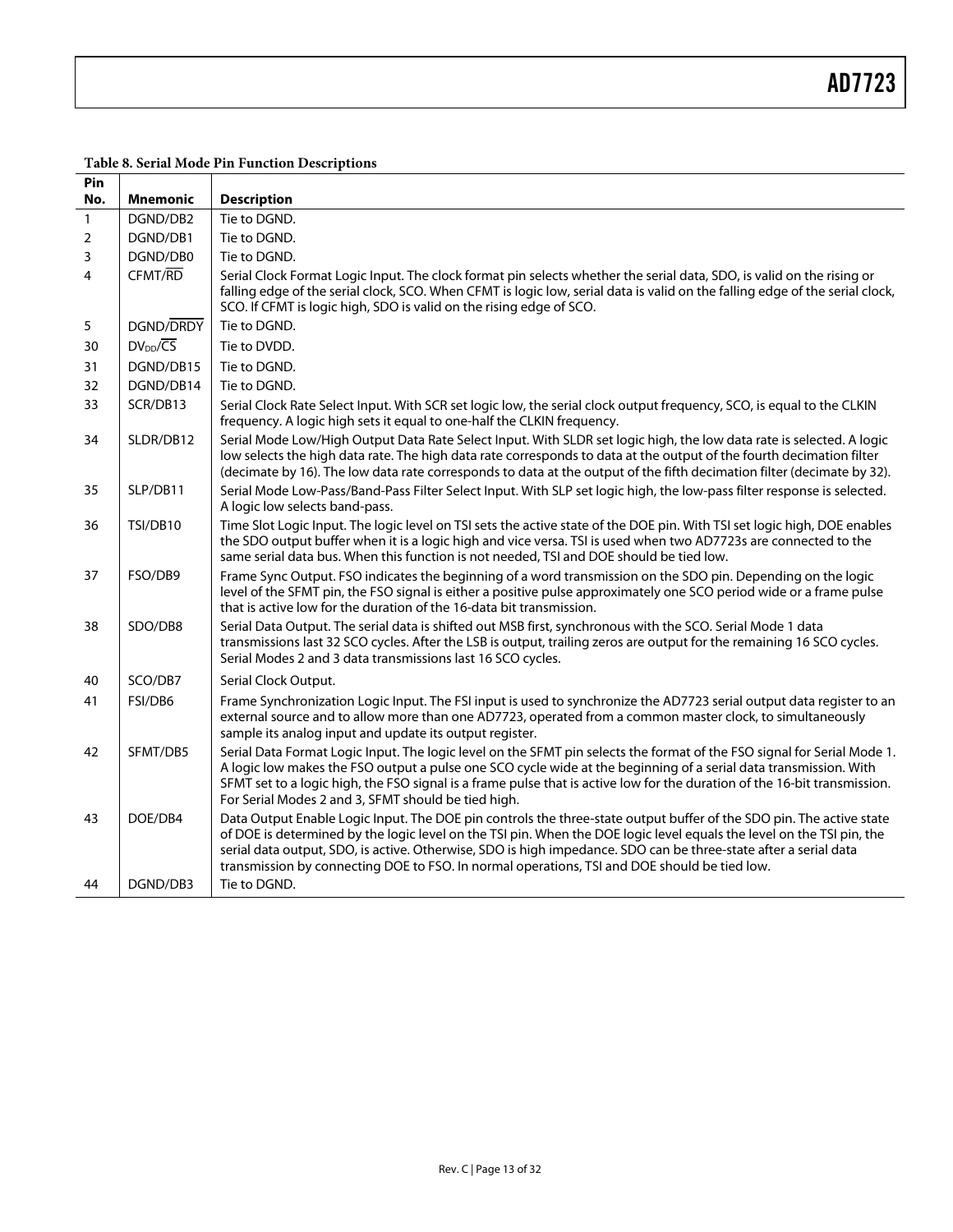### <span id="page-13-0"></span>**TERMINOLOGY**

#### **Signal-to-Noise Ratio (SNR)**

SNR is the measured signal-to-noise ratio at the output of the ADC. The signal is the rms magnitude of the fundamental. Noise is the rms sum of all of the nonfundamental signals up to half the output data rate ( $F<sub>0</sub>/2$ ), excluding dc. The ADC is evaluated by applying a low noise, low distortion sine wave signal to the input pins. By generating a fast fourier transform (FFT) plot, the SNR data can then be obtained from the output spectrum.

#### **Total Harmonic Distortion (THD)**

THD is the ratio of the rms sum of the harmonics to the rms value of the fundamental. THD is defined as

$$
THD = 20 \log \frac{\sqrt{V_2^2 + V_3^2 + V_4^2 + V_5^2 + V_6^2}}{V_1}
$$

where  $V_1$  is the rms amplitude of the fundamental, and  $V_2$ ,  $V_3$ ,  $V_4$ ,  $V_5$ , and  $V_6$  are the rms amplitudes of the second through sixth harmonics. The THD is also derived from the FFT plot of the ADC output spectrum.

#### **Spurious-Free Dynamic Range (SFDR)**

Defined as the difference, in dB, between the peak spurious or harmonic component in the ADC output spectrum (up to  $F<sub>0</sub>/2$ and excluding dc) and the rms value of the fundamental. Normally, the value of this specification is determined by the largest harmonic in the output spectrum of the FFT. For input signals whose second harmonics occur in the stop-band region of the digital filter, the spur in the noise floor limits the SFDR.

#### **Pass-Band Ripple**

The frequency response variation of the AD7723 in the defined pass-band frequency range.

#### **Pass-Band Frequency**

The frequency up to which the frequency response variation is within the pass-band ripple specification.

#### **Cutoff Frequency**

The frequency below which the AD7723's frequency response will not have more than 3 dB of attenuation.

#### **Stop-Band Frequency**

The frequency above which the AD7723's frequency response will be within its stop-band attenuation.

#### **Stop-Band Attenuation**

The AD7723's frequency response will not have less than 90 dB of attenuation in the stated frequency band.

#### **Integral Nonlinearity**

This is the maximum deviation of any code from a straight line passing through the endpoints of the transfer function. The endpoints of the transfer function are minus full scale, a point 0.5 LSB below the first code transition (100 . . . 00 to 100 . . . 01 in bipolar mode, 000 . . . 00 to 000 . . . 01 in unipolar mode), and plus full scale, a point 0.5 LSB above the last code transition  $(011...10 \text{ to } 011...11 \text{ in bipolar mode}, 111...10 \text{ to } 111...$ 11 in unipolar mode). The error is expressed in LSBs.

#### **Differential Nonlinearity**

This is the difference between the measured and the ideal 1 LSB change between two adjacent codes in the ADC.

#### **Common-Mode Rejection Ratio**

The ability of a device to reject the effect of a voltage applied to both input terminals simultaneously—often through variation of a ground level—is specified as a common–mode rejection ratio. CMRR is the ratio of gain for the differential signal to the gain for the common-mode signal.

#### **Unipolar Offset Error**

Unipolar offset error is the deviation of the first code transition (10 . . . 000 to 10 . . . 001) from the ideal differential voltage  $(VIN(+) - VIN(-) + 0.5 LSB)$  when operating in the unipolar mode.

#### **Bipolar Offset Error**

This is the deviation of the midscale transition code (111 . . . 11 to  $000...00$  from the ideal differential voltage (VIN(+) –  $VIN(-) - 0.5$  LSB) when operating in the bipolar mode.

#### **Gain Error**

The first code transition should occur at an analog value ½ LSB above –full scale. The last transition should occur for an analog value 1 ½ LSB below the nominal full scale. Gain error is the deviation of the actual difference between first and last code transitions and the ideal difference between first and last code transitions.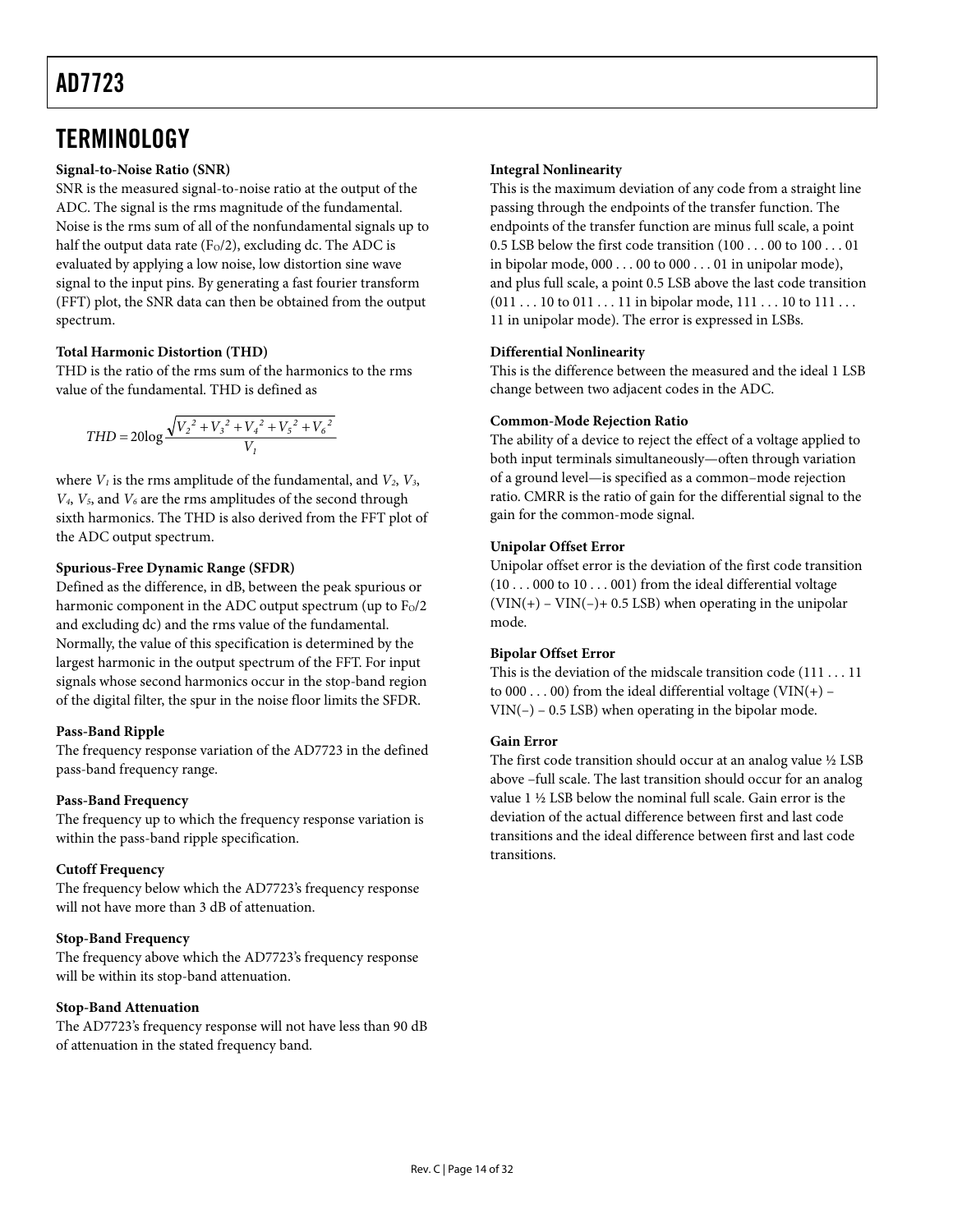### <span id="page-14-0"></span>TYPICAL PERFORMANCE CHARACTERISTICS

 $AV_{DD} = DV_{DD} = 5 V$ ;  $T_A = 25°C$ ; CLKIN = 19.2 MHz; external 2.5 V reference, unless otherwise noted.



Figure 12. SNR, THD, and SFDR vs. Analog Input Level Relative to Full Scale (Output Data Rate = 1.2 MHz)



Figure 13. SNR, THD, and SFDR vs. Analog Input Level Relative to Full Scale (Output Data Rate = 600 kHz)



Figure 14. SNR and THD vs. Temperature (Output Data Rate = 1.2 MHz)



Figure 15. SNR and THD vs. Temperature (Output Data Rate = 600 kHz)



Figure 16. SNR, THD, and SFDR vs. Sampling Frequency (Decimate by 16)



Figure 17. SNR, THD, and SFDR vs. Sampling Frequency (Decimate by 32)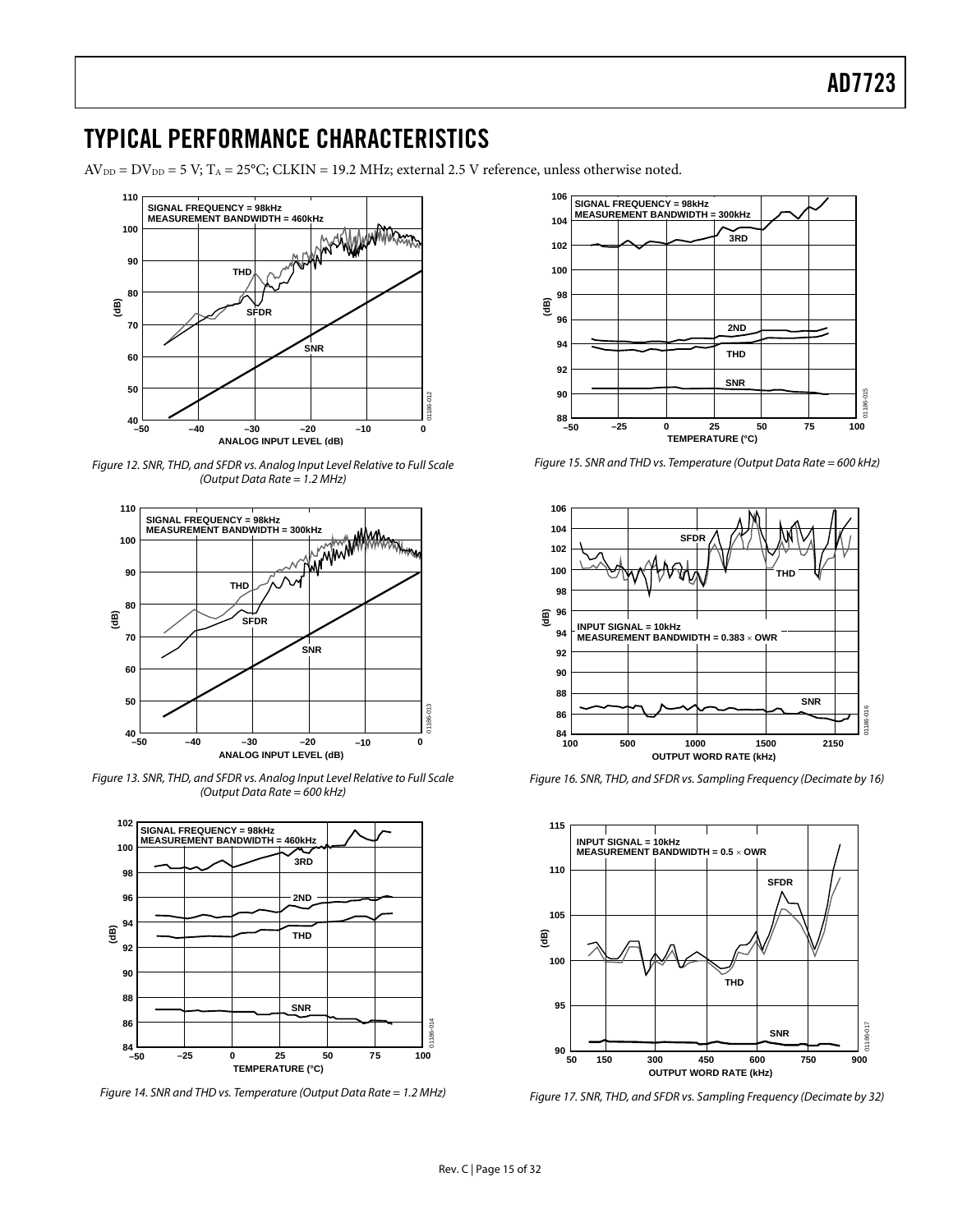









Figure 20. Differential Nonlinearity (Output Data Rate = 1.2 MHz)



Figure 21. Differential Nonlinearity (Output Data Rate = 600 kHz)



Figure 22. Integral Nonlinearity (Output Data Rate =1.2 MHz)



Figure 23. Integral Nonlinearity (Output Data Rate = 600 kHz)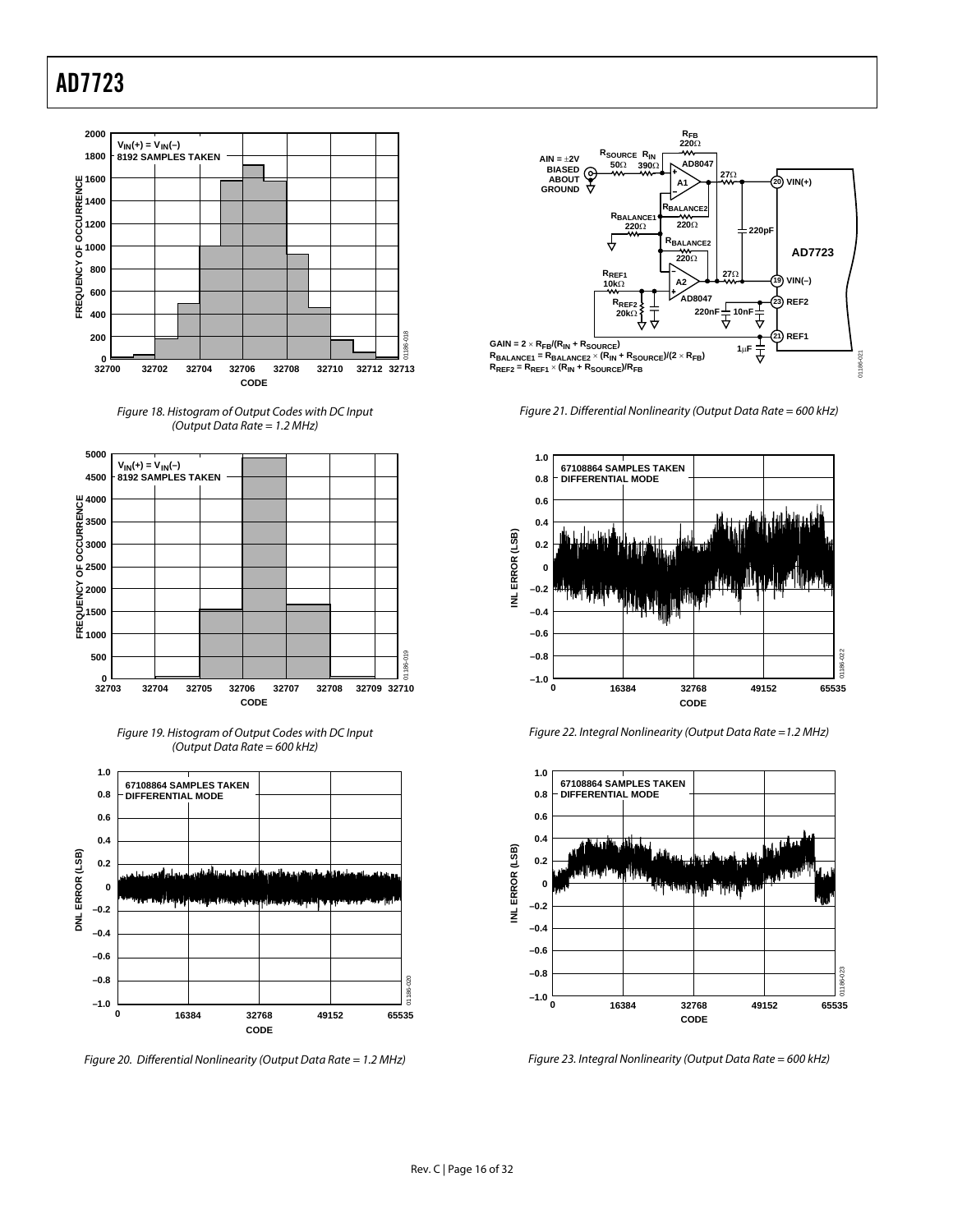

Figure 24. Power Consumption vs. CLKIN Frequency



Figure 25. 16 K Point FFT (Output Data Rate = 1.2 MHz)



Figure 26. 16 K Point FFT (Output Data Rate = 600 kHz)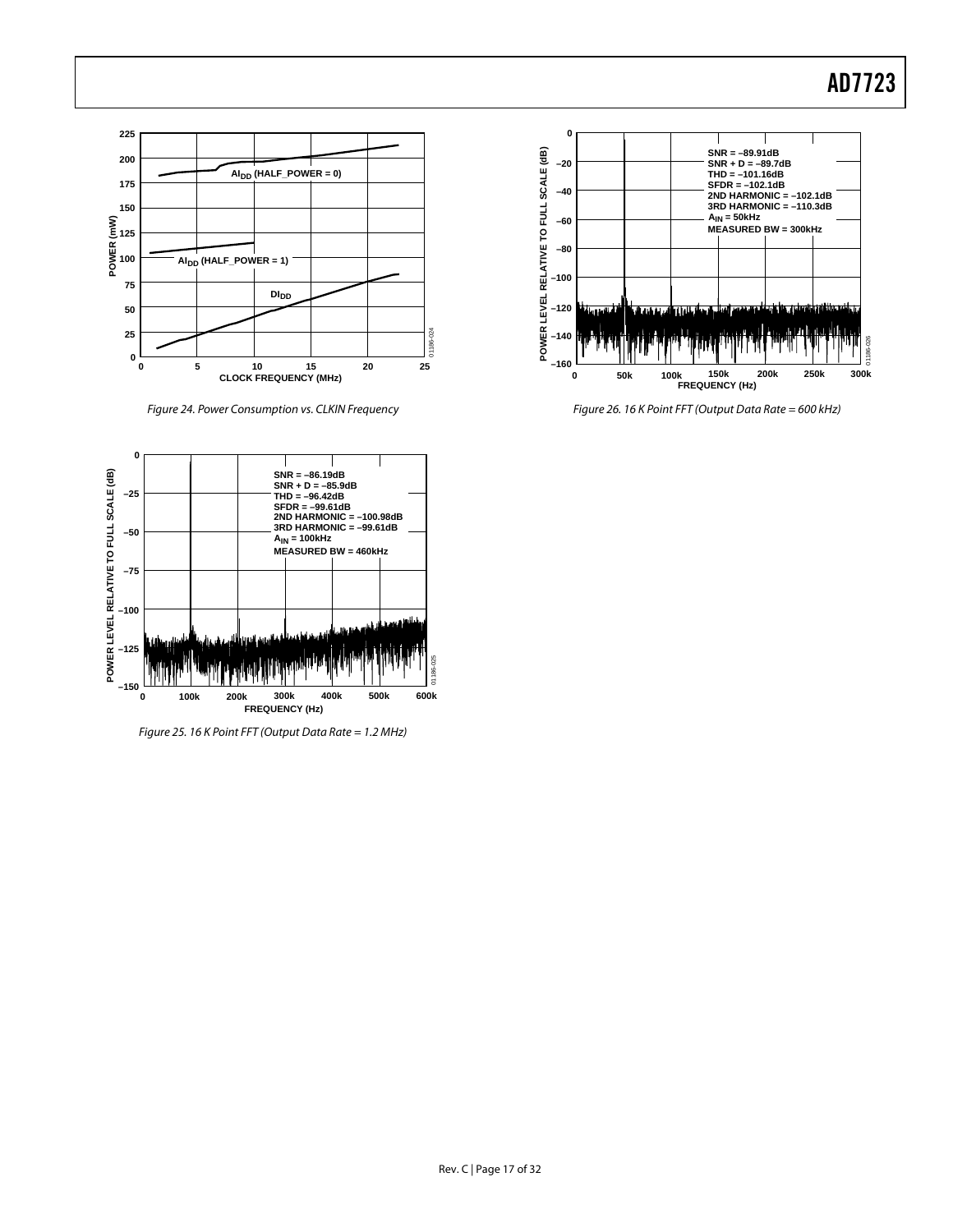### <span id="page-17-0"></span>CIRCUIT DESCRIPTION

The AD7723 ADC employs a  $\Sigma$ -Δ conversion technique to convert the analog input into an equivalent digital word. The modulator samples the input waveform and outputs an equivalent digital word at the input clock frequency, fCLKIN.

Due to the high oversampling rate that spreads the quantization noise from 0 to  $f_{CLKIN}/2$ , the noise energy contained in the band of interest is reduced ([Figure 27A\)](#page-17-1). To further reduce the quantization noise, a high-order modulator is employed to shape the noise spectrum so that most of the noise energy is shifted out of the band of interest ([Figure 27B\)](#page-17-1).

The digital filter that follows the modulator removes the large out-of-band quantization noise ([Figure 27C\) w](#page-17-1)hile also reducing the data rate from fCLKIN at the input of the filter to  $f_{CLKIN}/32$  or  $f_{CLKIN}/16$  at the output of the filter, depending on the state on the MODE1/MODE2 pins in parallel interface mode or the SLDR pin in serial interface mode. The AD7723 output data rate is a little over twice the signal bandwidth, which guarantees that there is no loss of data in the signal band.

Digital filtering has certain advantages over analog filtering. First, since digital filtering occurs after the A/D conversion, it can remove noise injected during the conversion process. Analog filtering cannot remove noise injected during conversion. Second, the digital filter combines low pass-band ripple with a steep roll-off while also maintaining a linear phase response.

<span id="page-17-1"></span>



The AD7723 employs four or five finite impulse response (FIR) filters in series. Each individual filter's output data rate is half that of the filter's input data rate. When data is fed to the interface from the output of the fourth filter, the output data rate is  $f_{CLKIN}/16$  and the resulting oversampling ratio (OSR) of

the converter is 16. Data fed to the interface from the output of the fifth filter results in an output data rate of  $f_{CLKIN}/32$  and a corresponding OSR for the converter of 32. When an output data rate (ODR) of  $f_{CLKIN}/32$  is selected, the digital filter response can be set to either low-pass or band-pass. The bandpass response is useful when the input signal is band limited because the resulting output data rate is half that required to convert the band when the low-pass operating mode is used. To illustrate the operation of this mode, consider a band-limited signal, as shown in [Figure 28A.](#page-17-2) This signal band can be correctly converted by selecting the (low-pass)  $ODR = f<sub>CLKIN</sub>/16$ mode, as shown in [Figure](#page-17-2) 28B. Note that the output data rate is a little over twice the maximum frequency in the frequency band.

Alternatively, the band-pass mode can be selected, as shown in [Figure 28C.](#page-17-2) The band-pass filter removes unwanted signals from dc to just below fCLKIN/64. Rather than outputting data at fCLKIN/16, the output of the band-pass filter is sampled at  $f_{CLKIN}/32$ . This effectively translates the wanted band to a maximum frequency of a little less than fCLKIN/64, as shown in [Figure 28D.](#page-17-2) Halving the output data rate reduces the workload of any following signal processor and also allows a lower serial clock rate to be used.

<span id="page-17-2"></span>

Figure 28. Band-Pass Operation

The frequency response of the three digital filter operating modes is shown in [Figure 29,](#page-18-0) [Figure 30,](#page-18-1) and [Figure 31.](#page-18-2)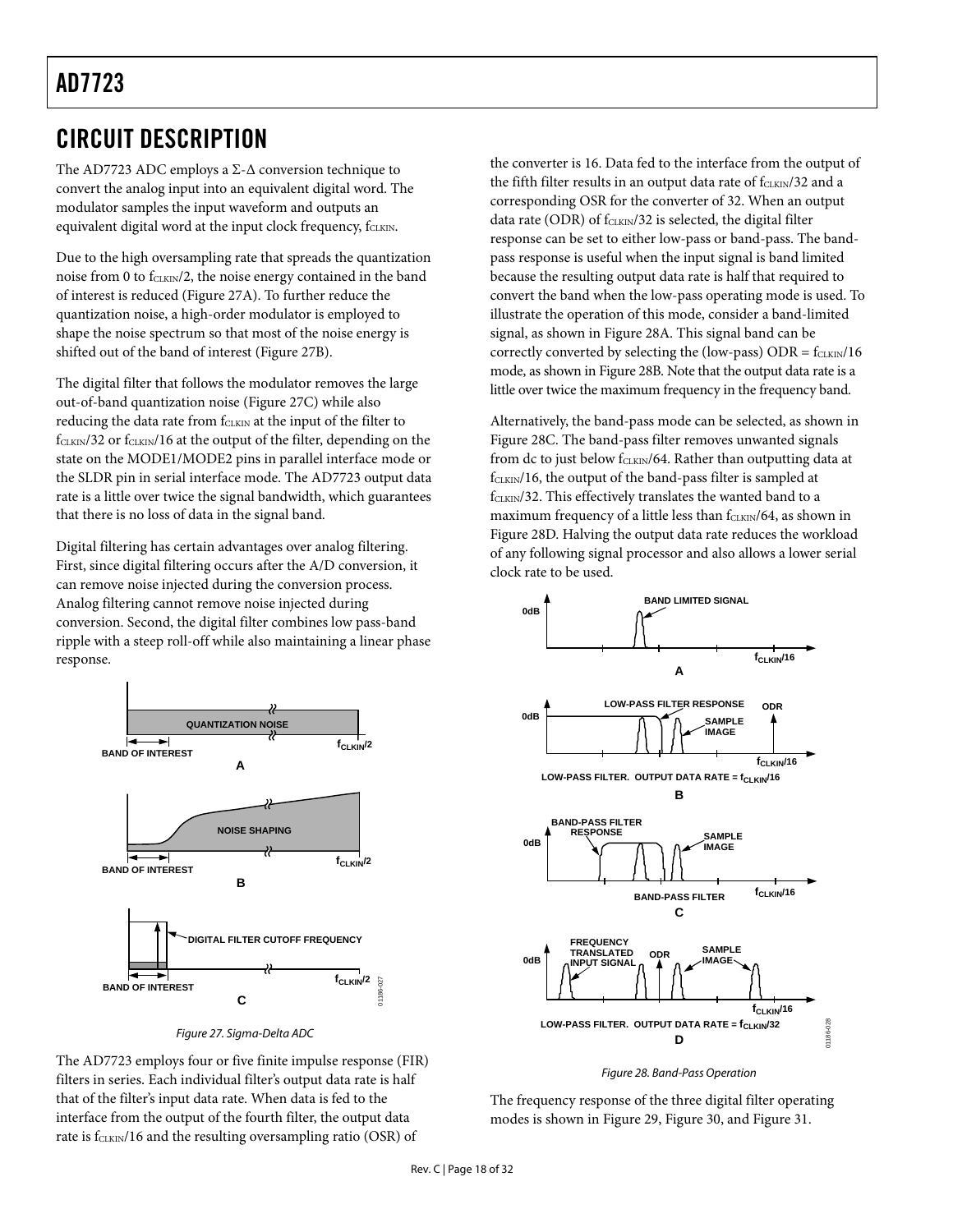<span id="page-18-0"></span>

<span id="page-18-2"></span>**fCLKIN** Figure 31. Band-Pass Filter Decimate by 32

<span id="page-18-1"></span>**0 0.5 1.0**

[Figure 32 s](#page-18-3)hows the frequency response of the digital filter in both low-pass and band-pass modes. Due to the sampling nature of the converter, the pass-band response is repeated about the input sampling frequency, fCLKIN, and at integer multiples of fCLKIN. Out-of-band noise or signals coincident with any of the filter images are aliased down to the pass band. However, due to the AD7723's high oversampling ratio, these bands occupy only a small fraction of the spectrum, and most broadband noise is attenuated by at least 90 dB. In addition, as shown in [Figure 33,](#page-18-4) with even a low-order filter, there is significant attenuation at the first image frequency. This contrasts with a normal Nyquist rate converter where a very high-order antialias filter is required to allow most of the bandwidth to be used while ensuring sufficient attenuation at multiples of f<sub>CLKIN</sub>.

<span id="page-18-3"></span>

<span id="page-18-4"></span>Figure 33. Frequency Response of Antialias Filter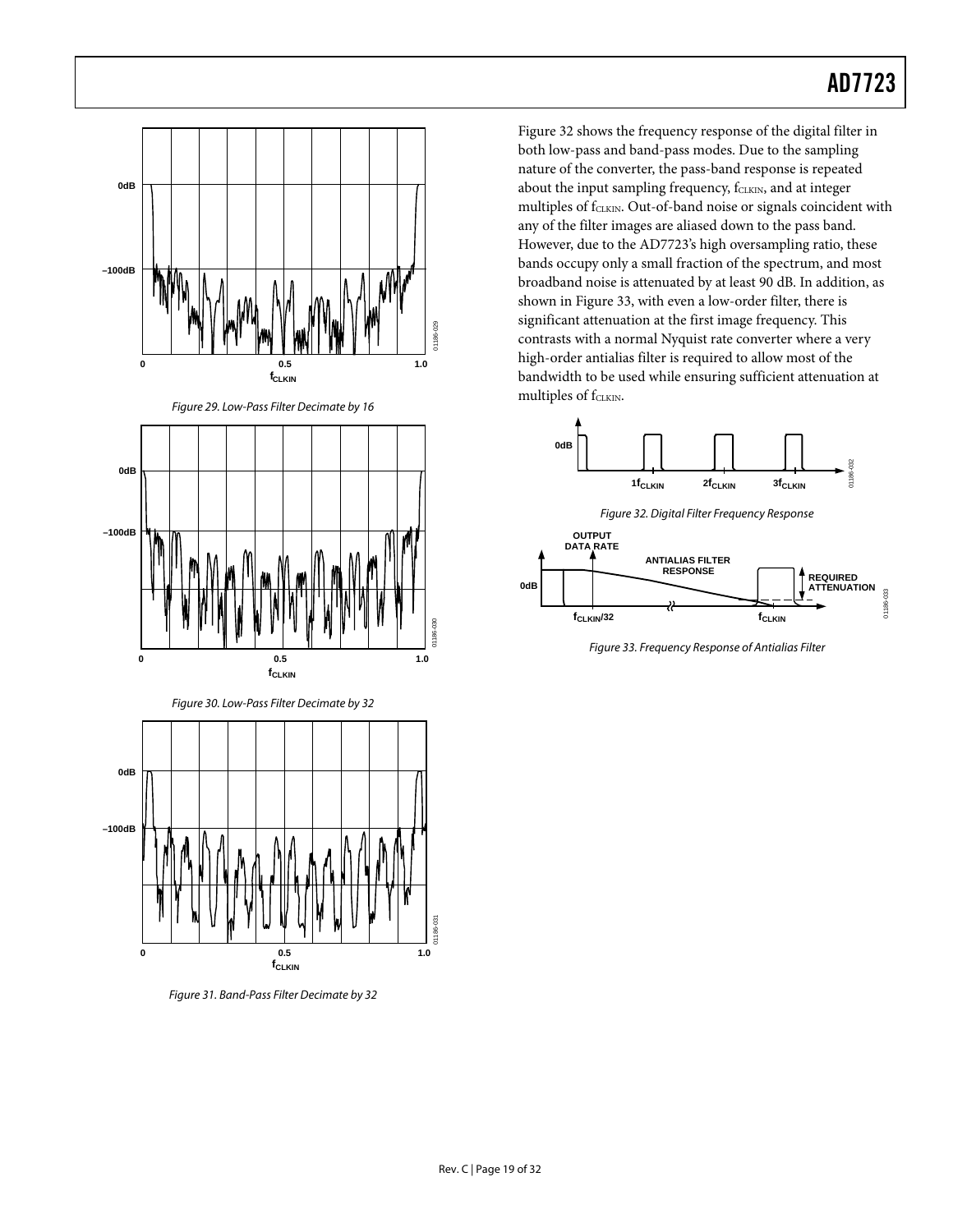### <span id="page-19-0"></span>APPLYING THE AD7723

#### **ANALOG INPUT RANGE**

The AD7723 has differential inputs to provide common-mode noise rejection. In unipolar mode, the analog input range is 0 to  $8/5 \times V_{\text{REF2}}$ , while in bipolar mode, the analog input range is  $\pm$ 4/5  $\times$  V<sub>REF2</sub>. The output code is twos complement binary in both modes with  $1$  LSB = 61  $\mu$ V. The ideal input/output transfer characteristics for the two modes are shown in [Figure 34.](#page-19-1) In both modes, the absolute voltage on each input must remain within the supply range AGND to AV<sub>DD</sub>. The bipolar mode allows either single-ended or complementary input signals.

<span id="page-19-1"></span>

Figure 34. Bipolar (Unipolar) Mode Transfer Function

The AD7723 accepts full-scale, in-band signals. However, large scale out-of-band signals can overload the modulator inputs. [Figure 35 s](#page-19-2)hows the maximum input signal level as a function of frequency. A minimal single-pole, RC, antialias filter set to  $f_{CLKIN}/24$  allows full-scale input signals over the entire frequency spectrum.

<span id="page-19-2"></span>

Figure 35. Peak Input Signal Level vs. Signal Frequency

#### **ANALOG INPUT**

The analog input of the AD7723 uses a switched capacitor technique to sample the input signal. For the purpose of driving the AD7723, an equivalent circuit of the analog inputs is shown in [Figure 36.](#page-19-3) For each half clock cycle, two highly linear sampling capacitors are switched to both inputs, converting the input signal into an equivalent sampled charge. A signal source driving the analog inputs must be able to source this charge while also settling to the required accuracy by the end of each half-clock phase.

<span id="page-19-3"></span>

Figure 36. Analog Input Equivalent Circuit

#### **DRIVING THE ANALOG INPUTS**

To interface the signal source to the AD7723, at least one op amp is generally required. Choice of op amp is critical to achieving the full performance of the AD7723. The op amp not only has to recover from the transient loads that the ADC imposes on it, but it must also have good distortion characteristics and very low input noise. Resistors in the signal path can also add to the overall thermal noise floor, necessitating the choice of low value resistors.

Placing an RC filter between the drive source and the ADC inputs, as shown in [Figure 37,](#page-20-1) has a number of beneficial effects. Transients on the op amp outputs are significantly reduced because the external capacitor now supplies the instantaneous charge required when the sampling capacitors are switched to the ADC input pins and input circuit noise at the sample images is now significantly attenuated, resulting in improved overall SNR. The external resistor serves to isolate the external capacitor from the ADC output, thus improving op amp stability while also isolating the op amp output from any remaining transients on the capacitor. By experimenting with different filter values, the optimum performance can be achieved for each application. As a guideline, the RC time constant  $(R \times C)$  should be less than a quarter of the clock period to avoid nonlinear currents from the ADC inputs being stored on the external capacitor and degrading distortion. This restriction means that this filter cannot form the main antialias filter for the ADC.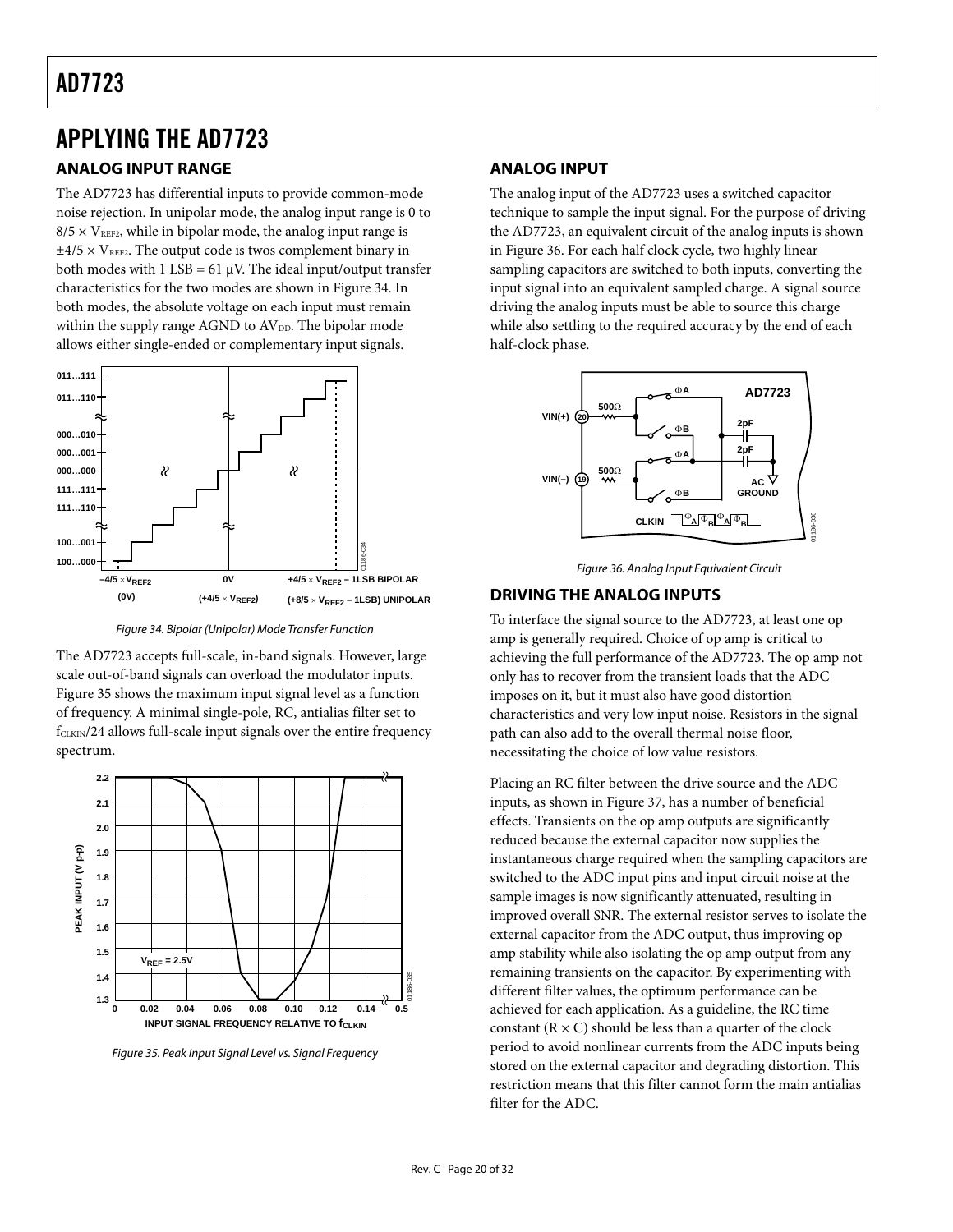<span id="page-20-1"></span><span id="page-20-0"></span>

Figure 37. Input RC Network

With the unipolar input mode selected, just one op amp is required to buffer single-ended input signals. However, driving the AD7723 with complementary signals and with the bipolar input range selected has some distinct advantages: even-order harmonics in both the drive circuits and the AD7723 front end are attenuated and the peak-to-peak input signal range on both inputs is halved. Halving the input signal range allows some op amps to be powered from the same supplies as the AD7723. Although a complementary driver requires the use of two op amps per ADC, it may avoid the need to generate additional supplies just for these op amps.

[Figure 38 a](#page-20-2)nd [Figure 39 s](#page-20-3)how two such circuits for driving the AD7723. [Figure 38 i](#page-20-2)s intended for use when the input signal is biased about 2.5 V, while [Figure](#page-20-3) 39 is used when the input signal is biased about ground. While both circuits convert the input signal into a complementary signal, the circuit in [Figure](#page-20-3) 39 also level shifts the signal so that both outputs are biased about 2.5 V. Suitable op amps include the AD8047, AD8044, AD8041, and its dual equivalent, the AD8042. The AD8047 has lower input noise than the AD8041/AD8042 but has to be supplied from a +7.5 V/−2.5 V supply. The AD8041/AD8042 typically degrades SNR from 90 dB to 88 dB but can be powered from the same single 5 V supply as the AD7723.

<span id="page-20-2"></span>

Figure 38. Single-Ended-to-Differential Input Circuit for Bipolar Mode Operation (Analog Input Biased About 2.5 V)

<span id="page-20-3"></span>

Figure 39. Single-Ended-to-Differential Input Circuit for Bipolar Mode Operation (Analog Input Biased About Ground)

#### **APPLYING THE REFERENCE**

The reference circuitry used in the AD7723 includes an on-chip 2.5 V band-gap reference and a reference buffer circuit. The block diagram of the reference circuit is shown in [Figure 40.](#page-20-4) The internal reference voltage is connected to REF1 through a 3 kΩ resistor and is internally buffered to drive the analog modulator's switched cap DAC (REF2). When using the internal reference, a 1 µF capacitor is required between REF1 and AGND to decouple the band-gap noise. If the internal reference is required to bias external circuits, use an external precision op amp to buffer REF1.

<span id="page-20-4"></span>

Figure 40. Reference Circuit Block Diagram

Where gain error or gain error drift requires the use of an external reference, the reference buffer in [Figure 40 c](#page-20-4)an be turned off by grounding the REF1 pin and the external reference can be applied directly to REF2 pin. The AD7723 accepts an external reference voltage between 1.2 V to 3.15 V. By applying a 3 V rather than a 2.5 V reference, SNR is typically improved by about 1 dB. Where the output common-mode range of the amplifier driving the inputs is restricted, the fullscale input signal span can be reduced by applying a lower than 2.5 V reference. For example, a 1.25 V reference would make the bipolar input span  $\pm 1$  V but would degrade SNR.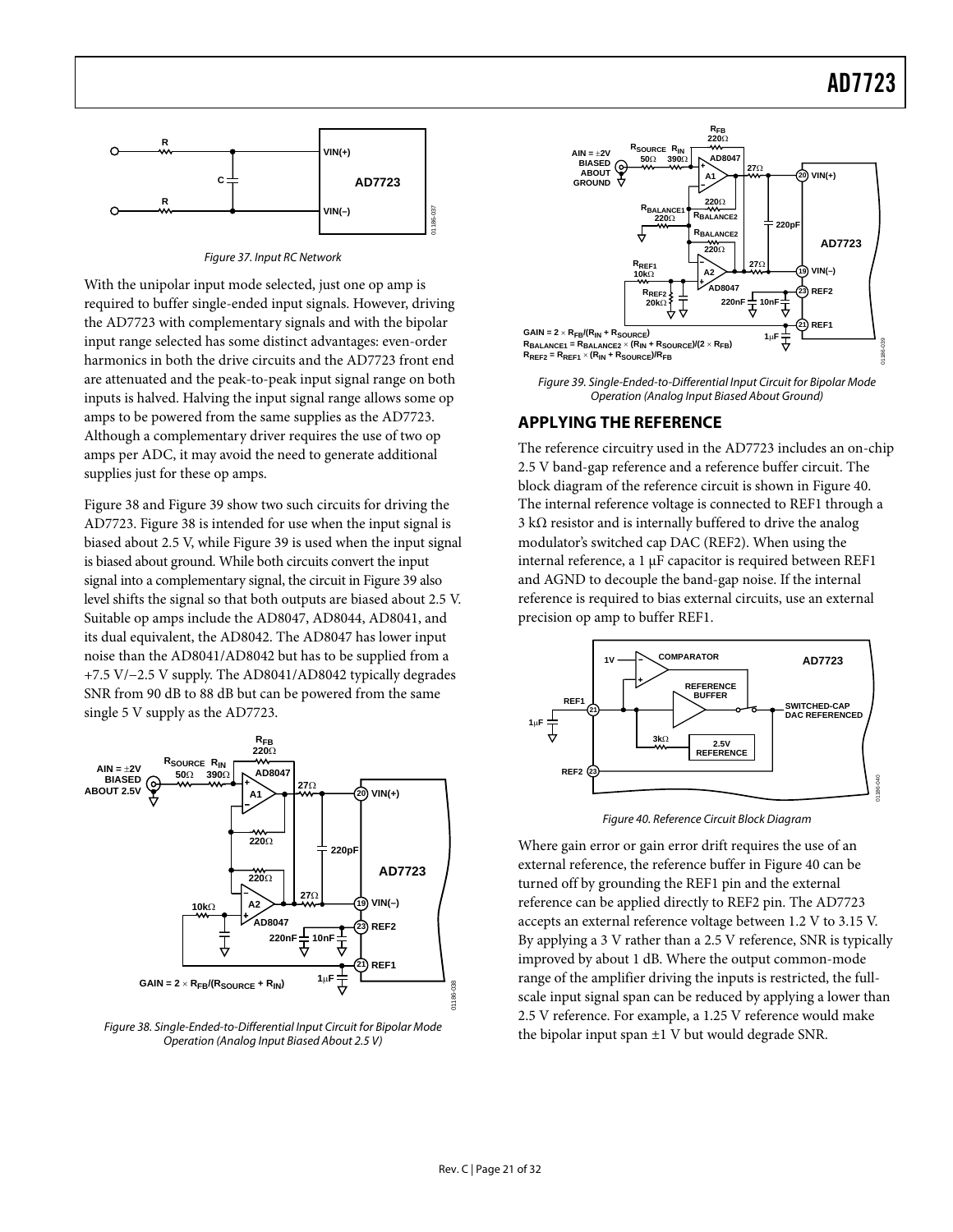<span id="page-21-0"></span>In all cases, since the REF2 voltage connects to the analog modulator, a 220 nF and 10 nF capacitor must connect directly from REF2 to AGND. The external capacitor provides the charge required for the dynamic load presented at the REF2 pin (see [Figure 41\)](#page-21-1).

<span id="page-21-1"></span>

Figure 41. REF2 Equivalent Input Circuit<br>plane.

The AD780 is ideal to use as an external reference with the AD7723. [Figure 42 s](#page-21-2)hows a suggested connection diagram. Grounding Pin 8 on the AD780 selects the 3 V output mode.

<span id="page-21-2"></span>

Figure 42. External Reference Circuit Connection

#### **CLOCK GENERATION**

The AD7723 contains an oscillator circuit to allow a crystal or an external clock signal to generate the master clock for the ADC. The connection diagram for use with a crystal is shown in [Figure 43.](#page-21-3) Consult the manufacturer's recommendation for the load capacitors. To enable the oscillator circuit on board the AD7723, XTAL\_OFF should be tied low.

<span id="page-21-3"></span>

Figure 43. Crystal Oscillator Connection

When an external clock source is being used, the internal oscillator circuit can be disabled by tying XTAL\_OFF high. A low phase noise clock should be used to generate the ADC sampling clock because sampling clock jitter effectively modulates the input signal and raises the noise floor. The sampling clock generator should be isolated from noisy digital circuits, grounded, and heavily decoupled to the analog ground

The sampling clock generator should be referenced to the analog ground in a split ground system. However, this is not always possible because of system constraints. In many applications, the sampling clock must be derived from a higher frequency multipurpose system clock that is generated on the digital ground plane. If the clock signal is passed between its origin on a digital ground plane to the AD7723 on the analog ground plane, the ground noise between the two planes adds directly to the clock and produces excess jitter. The jitter can cause degradation in the signal-to-noise ratio and also produce unwanted harmonics. This can be remedied somewhat by transmitting the sampling signal as a differential one, using either a small RF transformer or a high speed differential driver and a receiver such as PECL. In either case, the original master system clock should be generated from a low phase noise crystal oscillator.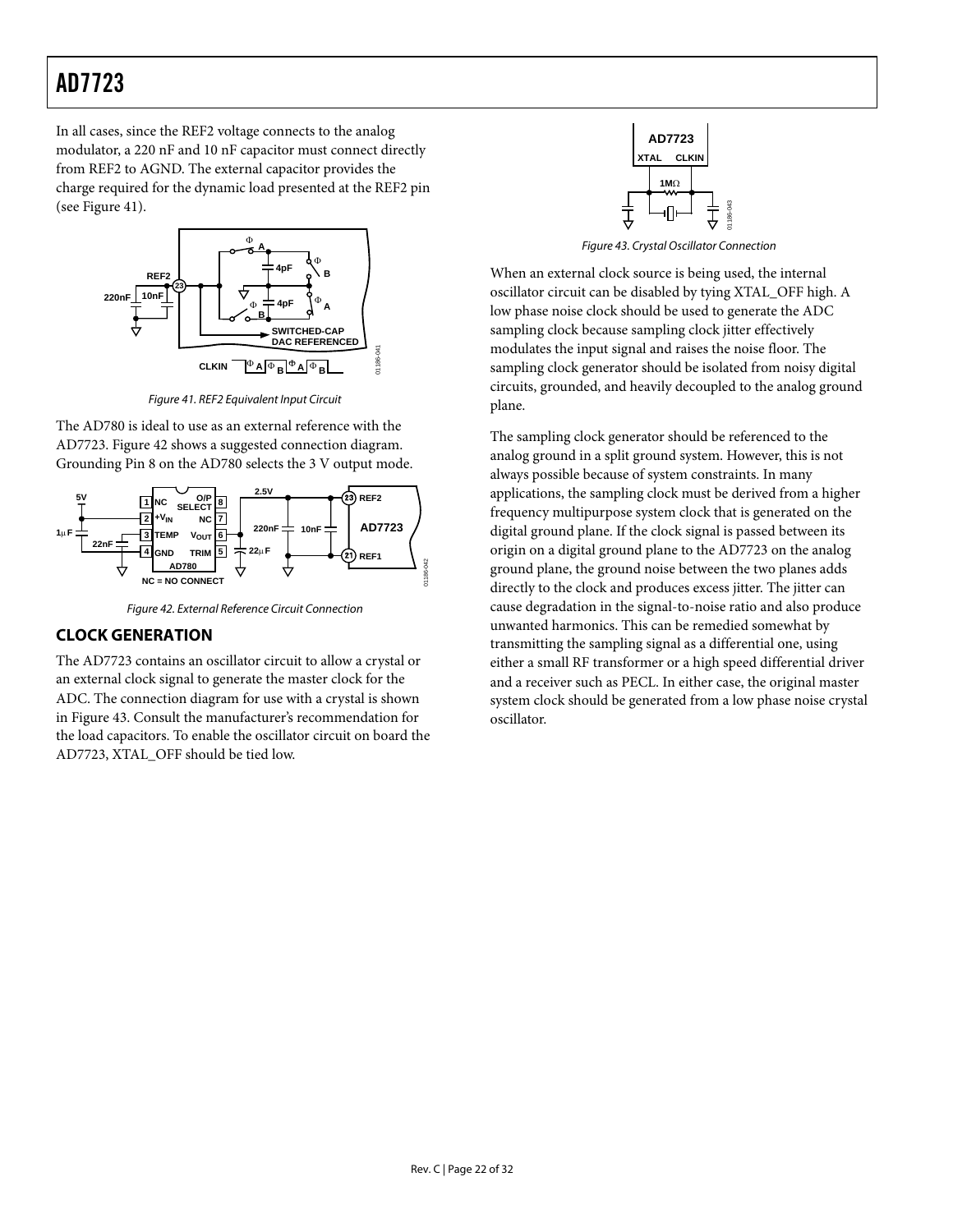### <span id="page-22-0"></span>SYSTEM SYNCHRONIZATION

The SYNC input provides a synchronization function for use in parallel or serial mode. SYNC allows the user to begin gathering samples of the analog input from a known point in time.

This allows a system using multiple AD7723s, operated from a common master clock, to be synchronized so that each ADC simultaneously updates its output register.

In a system using multiple AD7723s, a common signal to their sync inputs synchronizes their operation. On the rising edge of SYNC, the digital filter sequencer is reset to 0. The filter is held in a reset state until a rising edge on CLKIN senses SYNC low. A SYNC pulse, one CLKIN cycle long, can be applied synchronous to the falling edge of CLKIN. This way, on the next rising edge of CLKIN, SYNC is sensed low, the filter is taken out of its reset state, and multiple parts begin to gather input samples.

Following a SYNC, the modulator and filter need time to settle before data can be read from the AD7723. DRDY goes high following a synchronization and it remains high until valid data is available at the interface.

When operating in any of the serial modes, either SYNC or frame sync input (FSI) may be used to synchronize multiple AD7723 devices to a common master clock. The functionality of FSI is detailed in the [Serial Interface s](#page-24-1)ection.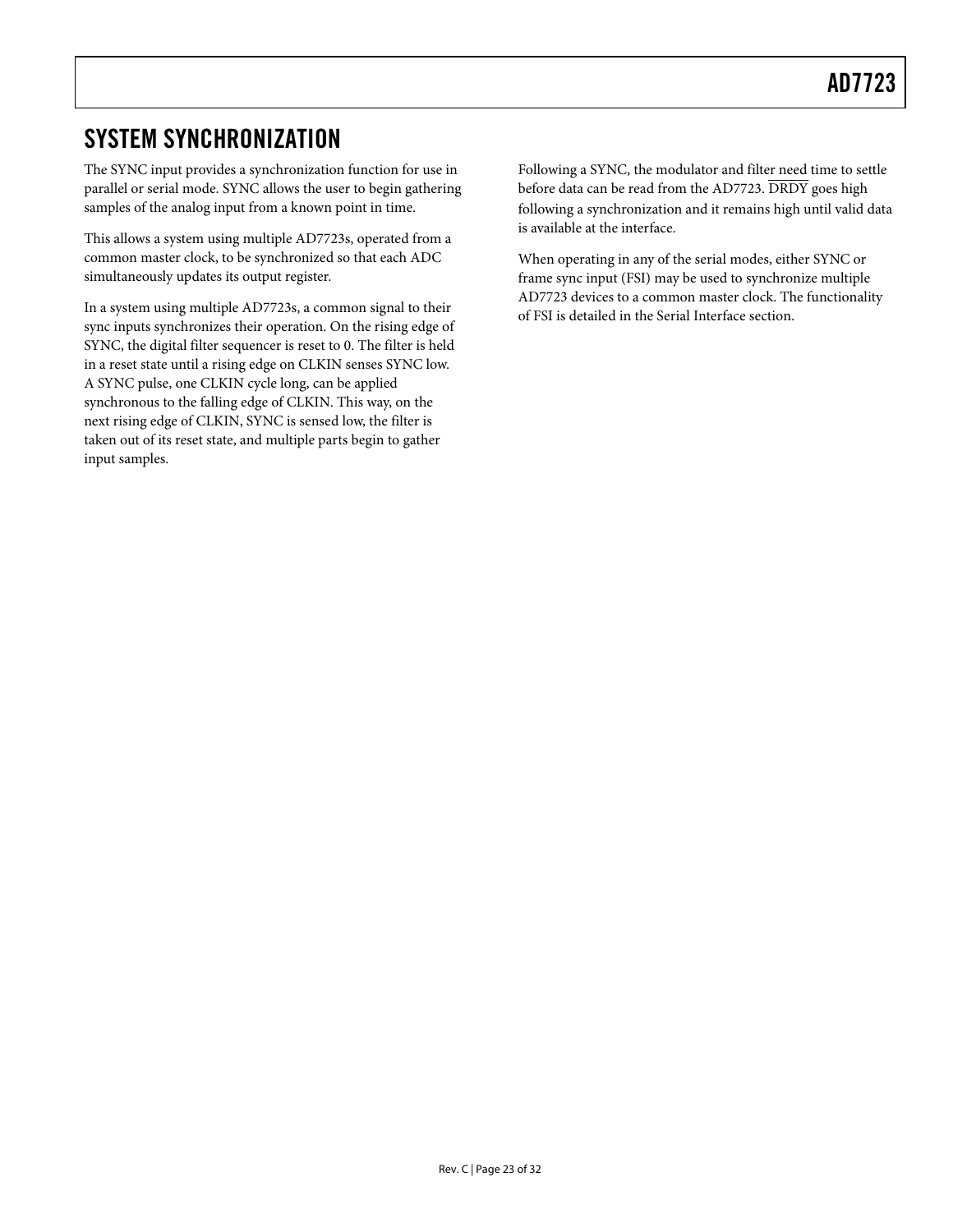### <span id="page-23-0"></span>DATA INTERFACING

The AD7723 offers a choice of serial or parallel data interface options to meet the requirements of a variety of system configurations. In parallel mode, multiple AD7723s can easily be configured to share a common data bus. Serial mode is ideal when it is required to minimize the number of data interface lines connected to a host processor. In either case, careful attention to the system configuration is required to realize the high dynamic range available with the AD7723. Consult the recommendations in the [Grounding and Layout s](#page-27-1)ection. The following recommendations for parallel interfacing also apply for the system design when using the serial mode.

#### **PARALLEL INTERFACE**

When using the AD7723, place a buffer/latch adjacent to the converter to isolate the converter's data lines from any noise that may be on the data bus. Even though the AD7723 has three state outputs, use of an isolation latch represents good design practice.

[Figure 44 s](#page-23-1)hows how the parallel interface of the AD7723 can be configured to interface with the system data bus of a microprocessor or a microcontroller, such as the MC68HC16 or 8XC251. With  $\overline{\text{CS}}$  and  $\overline{\text{RD}}$  tied permanently low, the data output bits are always active. When  $\overline{DRDY}$  goes high for two clock

cycles, the rising edge of  $\overline{\text{DRDY}}$  is used to latch the conversion data before a new conversion result is loaded into the output data register. The falling edge of  $\overline{DRDY}$  then sends an appropriate interrupt signal for interface control. Alternatively, if buffers are used instead of latches, the falling edge of  $\overline{\rm DRDY}$ provides the necessary interrupt when a new output word is available from the AD7723.

<span id="page-23-1"></span>

Figure 44. Parallel Interface Connection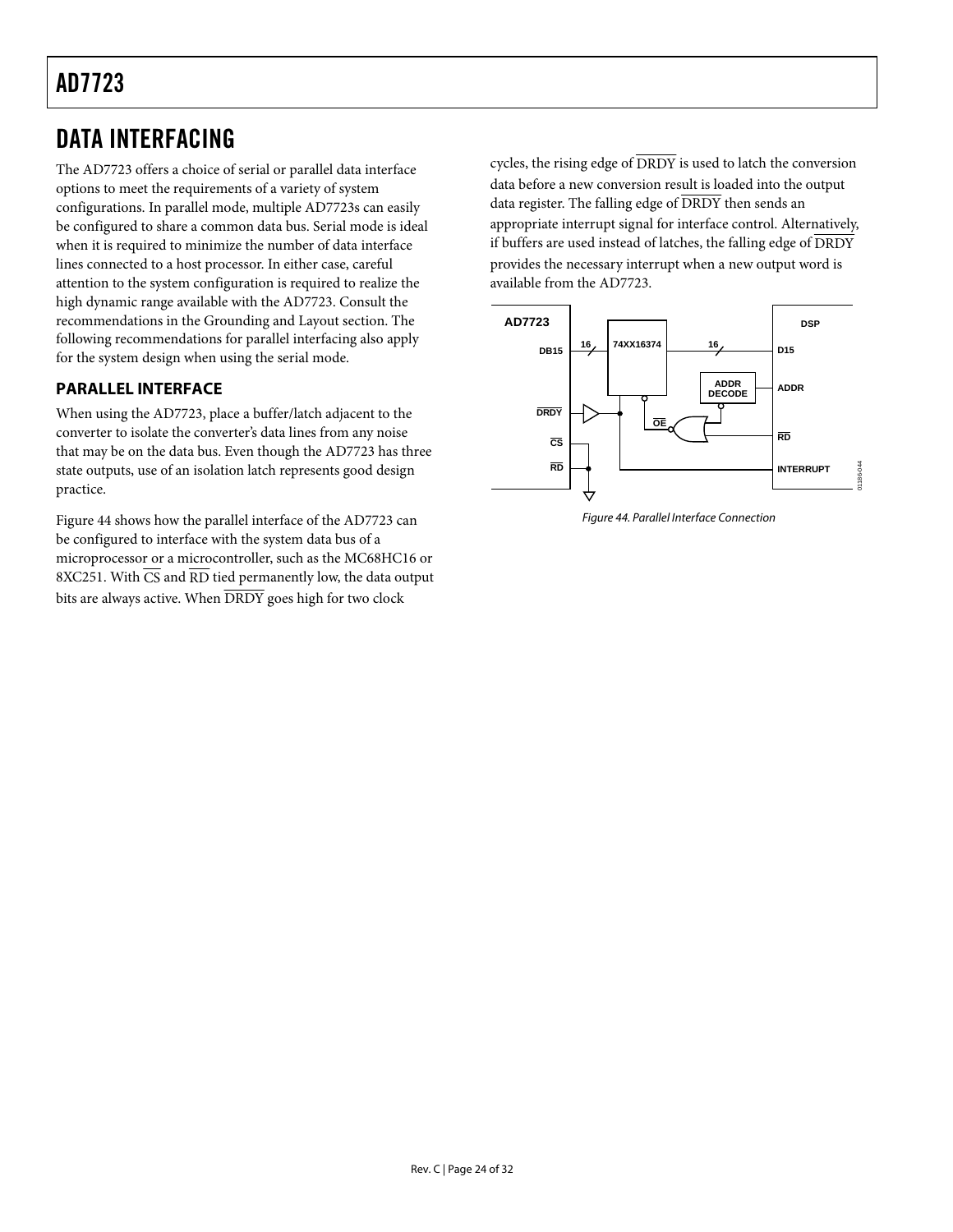### <span id="page-24-1"></span><span id="page-24-0"></span>SERIAL INTERFACE

The AD7723's serial data interface can operate in three modes, depending on the application requirements. The timing diagrams in [Figure 4,](#page-6-0) [Figure 5,](#page-6-1) and [Figure 6](#page-7-2) show how the AD7723 may be used to transmit its conversion results. [Table 3](#page-7-0)  shows the control inputs required to select each serial mode and the digital filter operating mode. The AD7723 operates solely in the master mode, providing three serial data output pins for transfer of the conversion results. The serial data clock output, SCO, serial data output, SDO, and frame sync output, FSO, are all synchronous with CLKIN. FSO is continuously output at the conversion rate of the ADC.

Serial data shifts out of the SDO pin synchronous with SCO. The FSO is used to frame the output data transmission to an external device. An output data transmission is either 16 or 32 SCO cycles in duration (see [Table 3\)](#page-7-0). Serial data shifts out of the SDO pin, MSB first, LSB last, for a duration of 16 SCO cycles. In Serial Mode 1, SDO outputs 0s for the last 16 SCO cycles of the 32-cycle data transmission frame.

The clock format pin, CFMT, selects the active edge of SCO. With CFMT tied logic low, the serial interface outputs FSO and SDO change state on the SCO rising edge and are valid on the falling edge of SCO. With CFMT set high, FSO and SDO change state on the falling SCO edge and are valid on the SCO rising edge.

The frame sync input, FSI, can be used if the AD7723 conversion process must be synchronized to an external source. FSI allows the conversion data presented to the serial interface to be a filtered and decimated result derived from a known point in time. A common frame sync signal can be applied to two or more AD7723s to synchronize them to a common master clock.

When FSI is applied for the first time, the digital filter sequencer counter is reset to 0, the AD7723 interrupts the current data transmission, reloads the output shift register, resets SCO, and transmits the conversion result. Synchronization starts immediately and the following conversions are invalid while the digital filter settles. FSI can be applied once after power-up, or it can be a periodic signal, synchronous to CLKIN, occurring every 32 CLKIN cycles. Subsequent FSI inputs applied every 32 CLKIN cycles do not alter the serial data transmission and do not reset the digital filter sequencer counter. FSI is an optional signal; if synchronization is not required, FSI can be tied to a logic low and the AD7723 generates FSO outputs.

In Serial Mode 1, the control input, SFMT, can be used to select the format for the serial data transmission (see [Figure 4\)](#page-6-0). FSO is either a pulse, approximately one SCO cycle in duration, or a square wave with a period of 32 SCO cycles. With a logic low level on SFMT, FSO pulses high for one SCO cycle at the beginning of a data transmission frame. With a logic high level on SFMT, FSO goes low at the beginning of a data transmission frame and returns high after 16 SCO cycles.

Note that in Serial Mode 1, FSI can be used to synchronize the AD7723 if SFMT is set to a logic high. If SFMT is set low, the FSI input has no effect on synchronization.

In Serial Mode 2 and Serial Mode 3, SFMT should be tied high. TSI and DOE should be tied low in these modes. The FSO is a pulse, approximately one SCO cycle in duration, occurring at the beginning of the serial data transmission.

#### **TWO-CHANNEL MULTIPLEXED OPERATION**

Two additional serial interface control pins, DOE and TSI, are provided to allow the serial data outputs of two AD7723s, to easily share one serial data line when operating in Serial Mode 1. [Figure](#page-24-2) 45 shows the connection diagram. Since a serial data transmission frame lasts 32 SCO cycles, two ADCs can share a single data line by alternating transmission of their 16 bit output data onto one SDO pin.

<span id="page-24-2"></span>

Figure 45. Serial Mode 1 Connection for Two-Channel Multiplexed Operation

The data output enable pin, DOE, controls the SDO output buffer. When the logic level on DOE matches the state of the TSI pin, the SDO output buffer drives the serial data line; otherwise, the output of the buffer goes high impedance. The serial format pin, SFMT, is set high to choose the frame sync output format. The clock format pin, CFMT, is set low so that serial data is made available on SDO after the rising edge of SCO and can be latched on the SCO falling edge.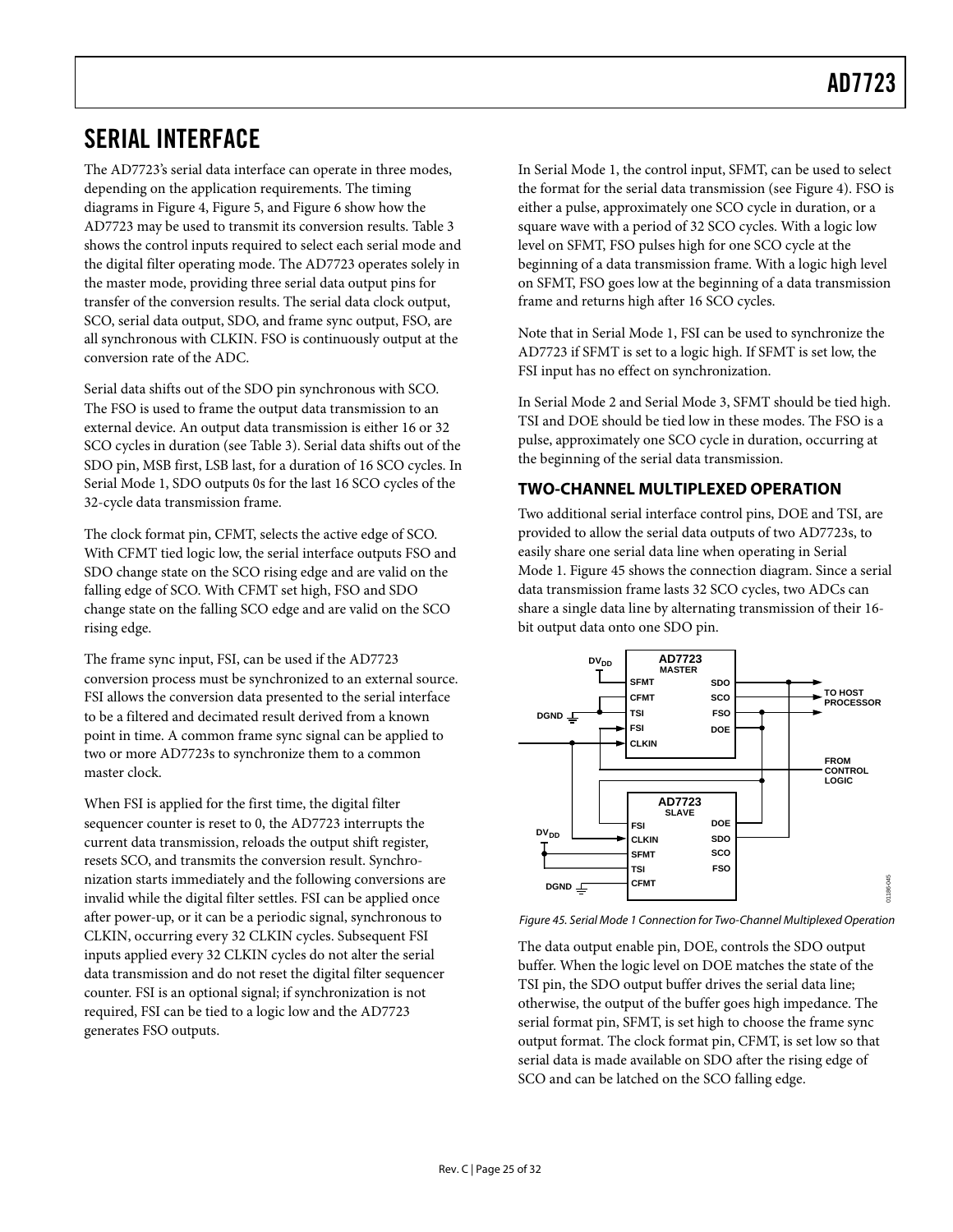The master device is selected by setting TSI to a logic low and connecting its FSO to DOE. The slave device is selected with its TSI pin tied high and both its FSI and DOE controlled from the master's FSO. Since the FSO of the master controls the DOE input of both the master and slave, one ADC's SDO is active while the other is high impedance [\(Figure 46\)](#page-25-0). When the master transmits its conversion result during the first 16 SCO cycles of a data transmission frame, the low level on DOE sets the slave's SDO high impedance. Once the master completes transmitting its conversion data, its FSO goes high and triggers the slave's FSI to begin its data transmission frame.

Since FSO pulses are gated by the release of FSI (going low) and the FSI of the slave device is held high during its data transmission, the FSO from the master device must be used for connection to the host processor.

<span id="page-25-0"></span>

Figure 46. Serial Mode 1 Timing for Two-Channel Multiplexed Operation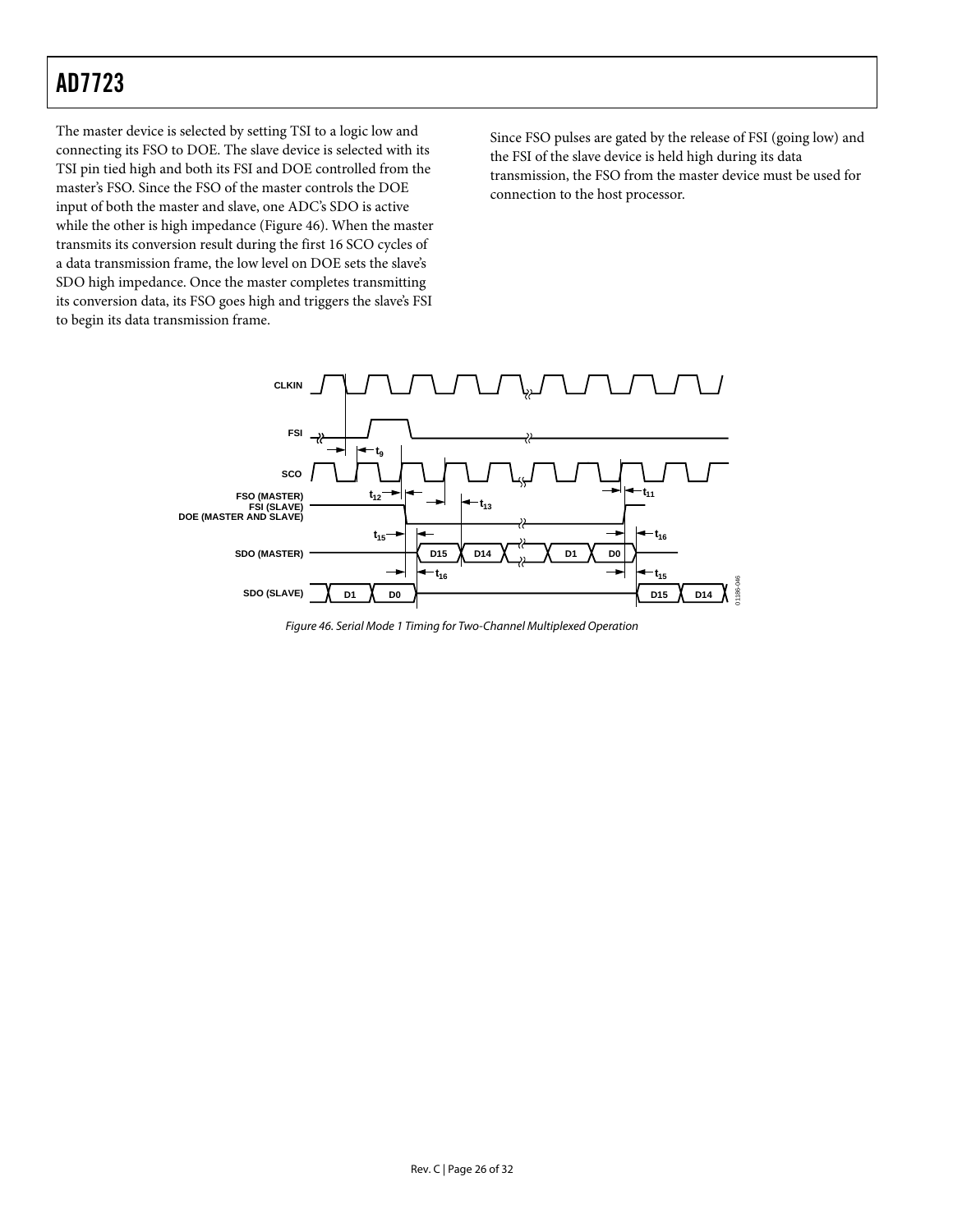### <span id="page-26-0"></span>SERIAL INTERFACE TO DSPs

In serial mode, the AD7723 can be directly interfaced to several industry-standard digital signal processors. In all cases, the AD7723 operates as the master with the DSP operating as the slave. The AD7723 provides its own serial clock (SCO) to transmit the digital word on the SDO pin to the DSP. The AD7723 also generates the frame synchronization signal that synchronizes the transfer of the 16-bit word from the AD7723 to the DSP. Depending on the serial mode used, SCO has a frequency equal to CLKIN or equal to CLKIN/2. When SCO equals 19.2 MHz, the AD7723 can be interfaced to the Analog Devices ADSP-2106x SHARC DSP. With a 19.2 MHz master clock and SCO equal to CLKIN/2, the AD7723 can be interfaced with the ADSP-21xx family of DSPs, the DSP56002, and the TMS320C5x-57. When the AD7723 is used in the HALF\_PWR Mode, that is, CLKIN is less than 10 MHz, then the AD7723 can be used with DSPs, such as the TMS320C20/TMS320C25 and the DSP56000/DSP56001.

#### **AD7723 TO ADSP-21xx INTERFACE**

[Figure 47 s](#page-26-1)hows the interface between the ADSP-21xx and the AD7723. The AD7723 is operated in Mode 2 so that SCO = CLKIN/2. For the ADSP-21xx, the bits in the serial port control register should be set up as RFSR = 1 (a frame sync is needed for each transfer),  $SLEN = 15$  (16-bit word lengths),  $RFSW = 0$ (normal framing mode for receive operations), INVRFS = 0 (active high RFS), IRFS = 0 (external RFS), and  $ISCLK = 0$ (external serial clock).

<span id="page-26-1"></span>

Figure 47. AD7723 to ADSP-21xx Interface

#### **AD7723 TO SHARC INTERFACE**

The interface between the AD7723 and the ADSP-2106x SHARC DSP is the same as shown in [Figure 47,](#page-26-1) but the DSP is configured as follows: SLEN = 15 (16-bit word transfers), SENDN = 0 (the MSB of the 16-bit word is received by the DSP first), ICLK = 0 (an external serial clock is used),  $RFSR = 0$  (a frame sync is required for every word transfer),  $IRFS = 0$  (the receive frame sync signal is external), CKRE = 0 (the receive data is latched into the DSP on the falling clock edge),  $LAFS = 0$  (the DSP begins reading the 16-bit word after the DSP has identified the frame sync signal rather than the DSP reading the word at the same instant as the frame sync signal is identified), and LRFS = 0 (RFS is active high). The AD7723 can be used in Mode 1, Mode 2, or Mode 3 when interfaced to the ADSP-2106x SHARC DSP.

#### **AD7723 TO DSP56002 INTERFACE**

[Figure 48 s](#page-26-2)hows the AD7723 to DSP56002 interface. To interface the AD7723 to the DSP56002, the ADC is operated in Mode 2 when the ADC is operated with a 19.2 MHz clock. The DSP56002 is configured as follows:  $SYN = 1$  (synchronous) mode),  $SCD1 = 0$  (RFS is an input),  $GCK = 0$  (a continuous serial clock is used),  $SCKD = 0$  (the serial clock is external),  $WL1 = I$ ,  $WL0 = 0$  (transfers is 16 bits wide),  $FSL1 = 0$ , and  $\text{FSL0} = 1$  (the frame sync is active at the beginning of each transfer). Alternatively, the DSP56002 can be operated in asynchronous mode ( $SYN = 0$ ).

In this mode, the serial clock for the receive section is input to the SCO pin. This is accomplished by setting Bit SCDO to 0 (external Rx clock).

<span id="page-26-2"></span>

Figure 48. AD7723 to DSP56002 Interface

#### **AD7723 TO TMS320C5x INTERFACE**

[Figure 49 s](#page-26-3)hows the AD7723 to TMS320C5x interface. For the TMS320C5x, FSR and CLKR are automatically configured as inputs. The serial port is configured as follows: FO = 0 (16-bit word transfers) and FSM = 1 (a frame sync occurs for each transfer).

<span id="page-26-3"></span>

Figure 49. AD7723 to TMS320C5x Interface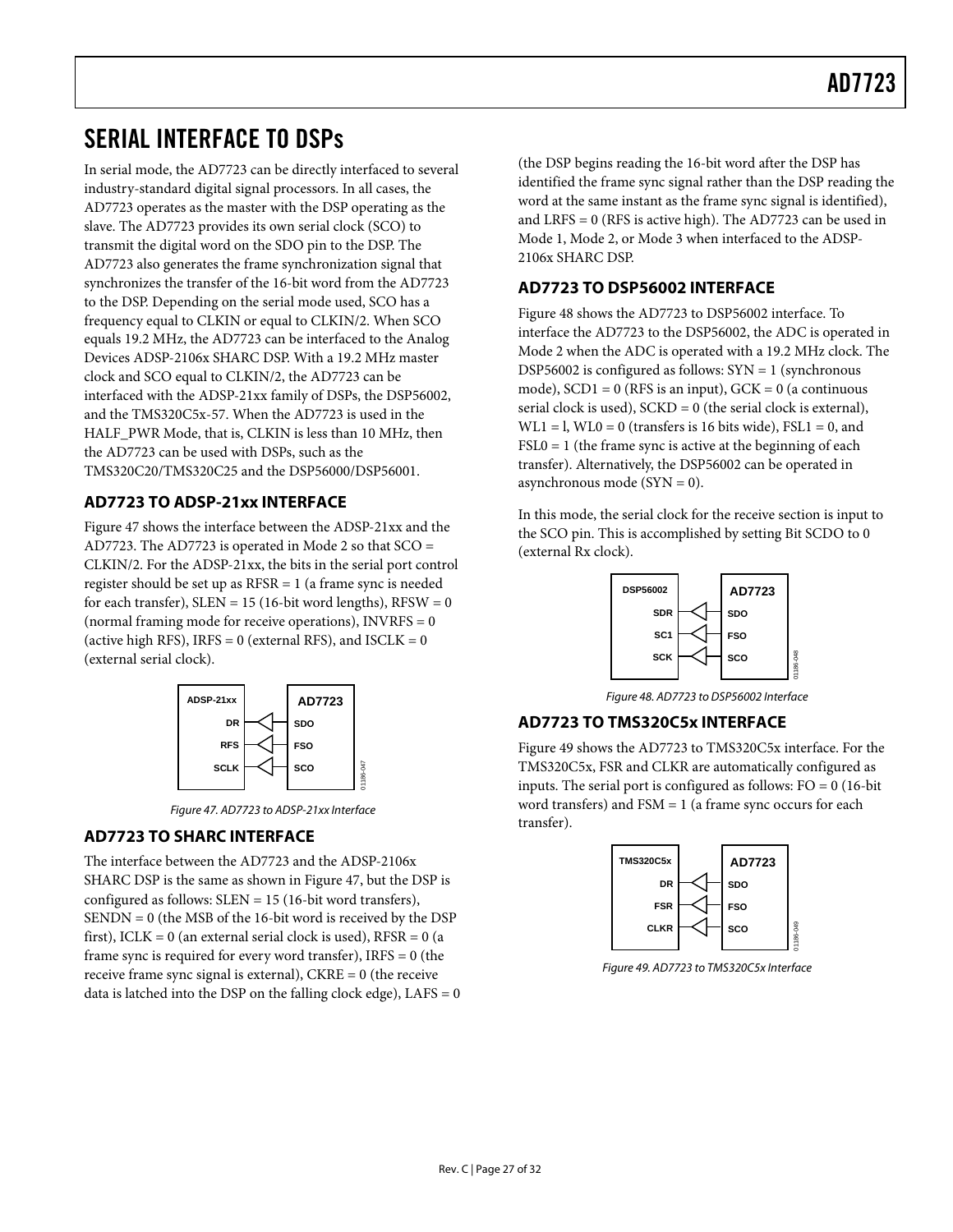### <span id="page-27-1"></span><span id="page-27-0"></span>GROUNDING AND LAYOUT

The analog and digital power supplies to the AD7723 are independent and separately pinned out to minimize coupling between the analog and digital sections within the device. The AD7723 AGND and DGND pins should be soldered directly to a ground plane to minimize series inductance. In addition, the ac path from any supply pin or reference pin (REF1 and REF2) through its decoupling capacitors to its associated ground must be made as short as possible ([Figure 50\)](#page-27-2). To achieve the best decoupling, place surface-mount capacitors as close as possible to the device, ideally right up against the device pins.

All ground planes must not overlap to avoid capacitive coupling. The AD7723's digital and analog ground planes must be connected at one place by a low inductance path, preferably right under the device. Typically, this connection is either a trace on the printed circuit board of 0.5 cm wide when the ground planes are on the same layer, or 0.5 cm wide minimum plated through holes when the ground planes are on different layers. Any external logic connected to the AD7723 should use a ground plane separate from the AD7723's digital ground plane. These two digital ground planes should also be connected at just one place.

Separate power supplies for AV<sub>DD</sub> and DV<sub>DD</sub> are also highly desirable. The digital supply pin  $DV_{DD}$  should be powered from a separate analog supply, but if necessary,  $DV_{DD}$  may share its power connection to AV<sub>DD</sub>, as shown in the connection diagram in [Figure 50.](#page-27-2) The ferrites are also recommended to filter high frequency signals from corrupting the analog power supply.

A minimum etch technique is generally best for ground planes because it gives the best shielding. Noise can be minimized by paying attention to the system layout and preventing different signals from interfering with each other. High level analog signals should be separated from low level analog signals, and both should be kept away from digital signals. In waveform sampling and reconstruction systems, the sampling clock (CLKIN) is as vulnerable to noise as any analog signal. CLKIN should be isolated from the analog and digital systems. Fast switching signals like clocks should be shielded with their associated ground to avoid radiating noise to other sections of the board, and clock signals should never be routed near the analog inputs.

Avoid running digital lines under the device as these couple noise onto the die. The analog ground plane should be allowed to run under the AD7723 to shield it from noise coupling. The power supply lines to the AD7723 should use as large a trace as possible (preferably a plane) to provide a low impedance path and reduce the effects of glitches on the power supply line. Avoid crossover of digital and analog signals. Traces on opposite sides of the board should run at right angles to each other. This reduces the effects of feedthrough through the board.

<span id="page-27-2"></span>

Figure 50. Reference and Power Supply Decoupling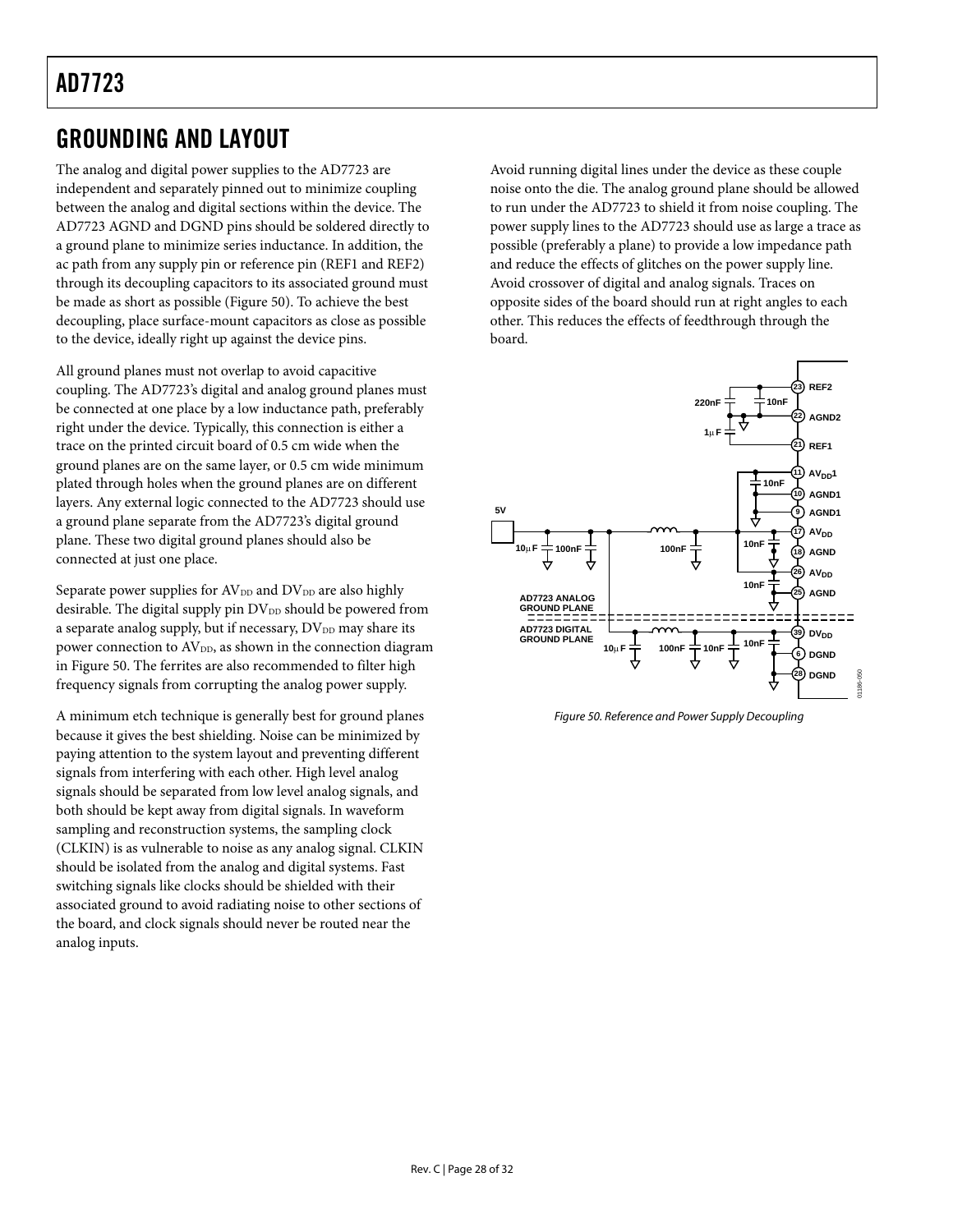### <span id="page-28-0"></span>OUTLINE DIMENSIONS



Figure 51. 44-Lead Metric Quad Flat Package [MQFP] (S-44-2) Dimensions shown in millimeters

#### **ORDERING GUIDE**

<span id="page-28-1"></span>

| Model                       | <b>Temperature Package</b>         | <b>Package Description</b>              | <b>Package Outline</b> |
|-----------------------------|------------------------------------|-----------------------------------------|------------------------|
| AD7723BS                    | $-40^{\circ}$ C to $+85^{\circ}$ C | 44-Lead Metric Quad Flat Package (MQFP) | $S-44-2$               |
| AD7723BS-REEL               | $-40^{\circ}$ C to $+85^{\circ}$ C | 44-Lead Metric Quad Flat Package (MQFP) | $S-44-2$               |
| AD7723BSZ <sup>1</sup>      | $-40^{\circ}$ C to $+85^{\circ}$ C | 44-Lead Metric Quad Flat Package (MQFP) | $S-44-2$               |
| AD7723BSZ-REEL <sup>1</sup> | $-40^{\circ}$ C to $+85^{\circ}$ C | 44-Lead Metric Quad Flat Package (MQFP) | $S-44-2$               |
| EVAL-AD7723CB               |                                    | <b>Evaluation Board</b>                 |                        |

<span id="page-28-2"></span> $1 Z = Pb$ -free part.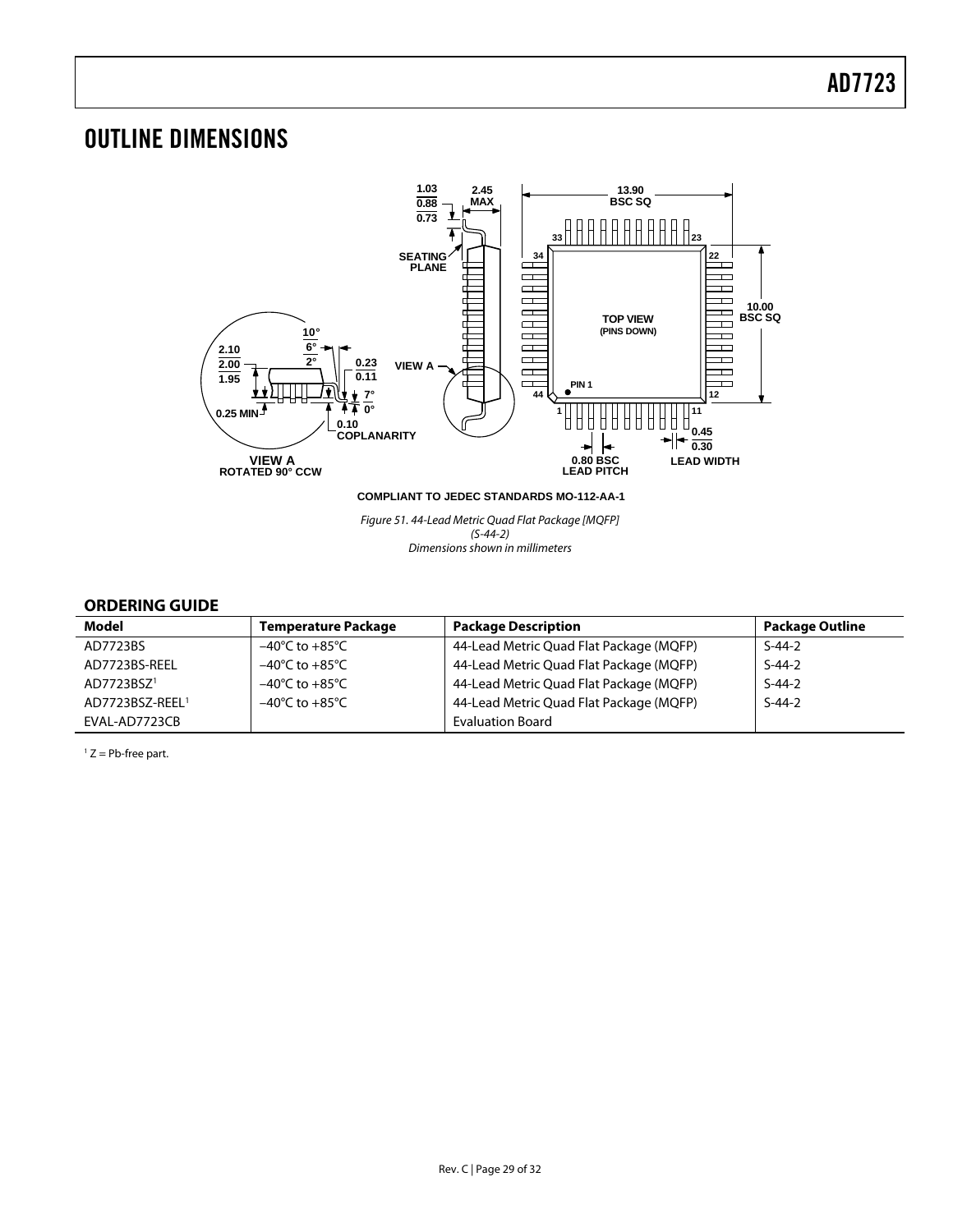## **NOTES**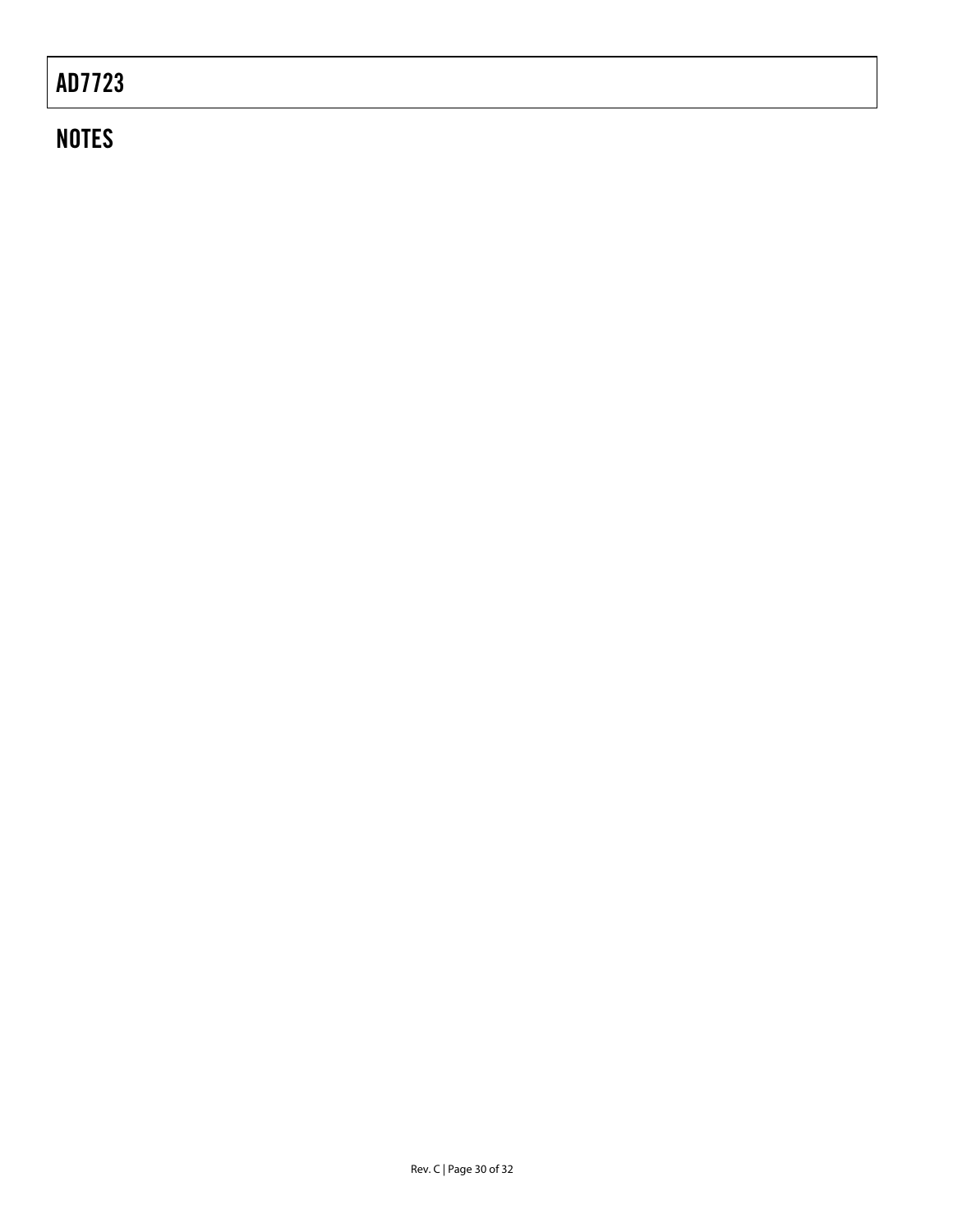### **NOTES**